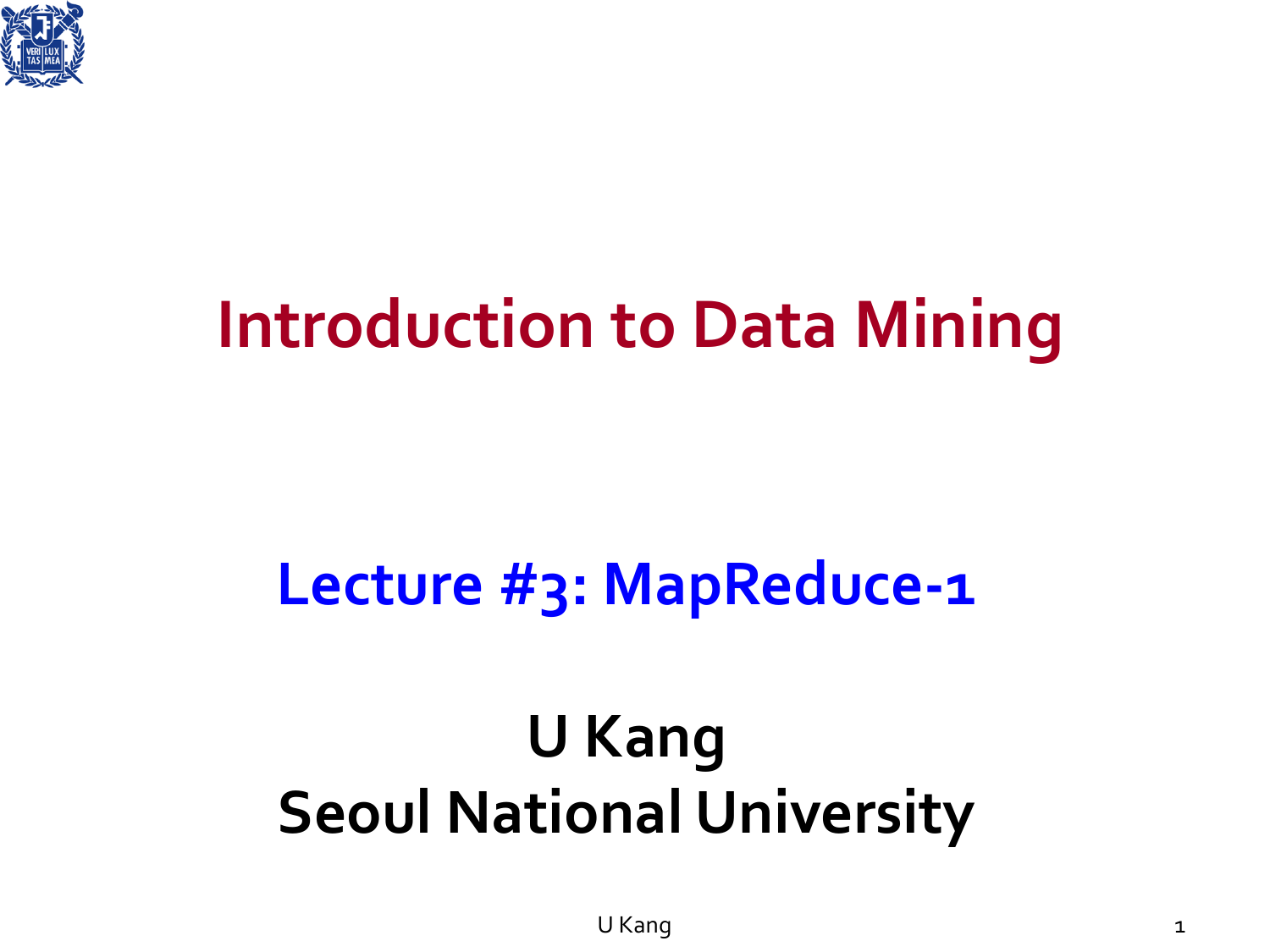



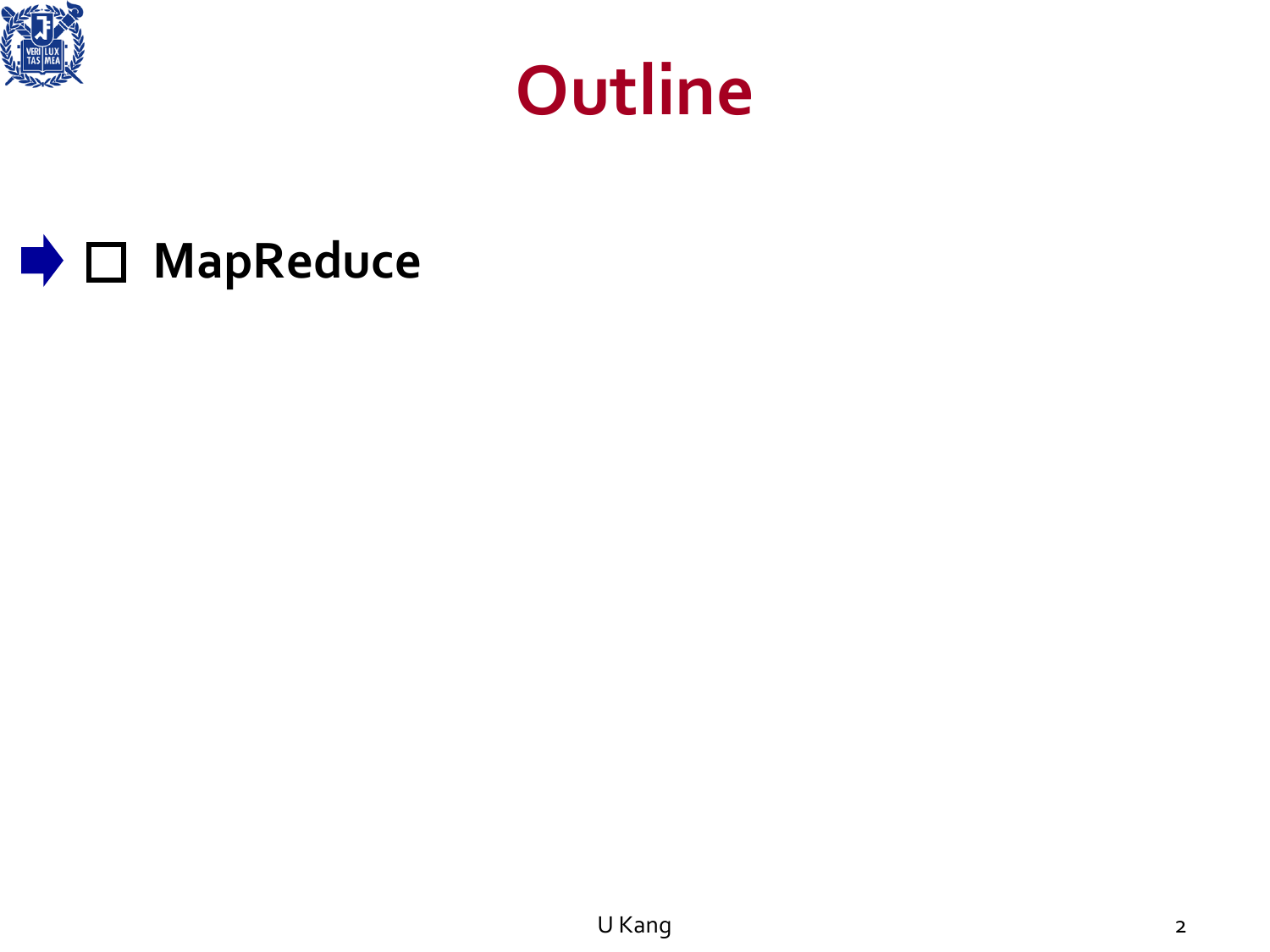

### **MapReduce**

■ Much of the course will be devoted to **large scale computing** for **data mining**

### **Challenges:**

- □ How to distribute computation?
- □ Distributed/parallel programming is hard

#### ■ **Map-reduce** addresses all of the above

- □ Google's computational/data manipulation model
- $\Box$  Elegant way to work with big data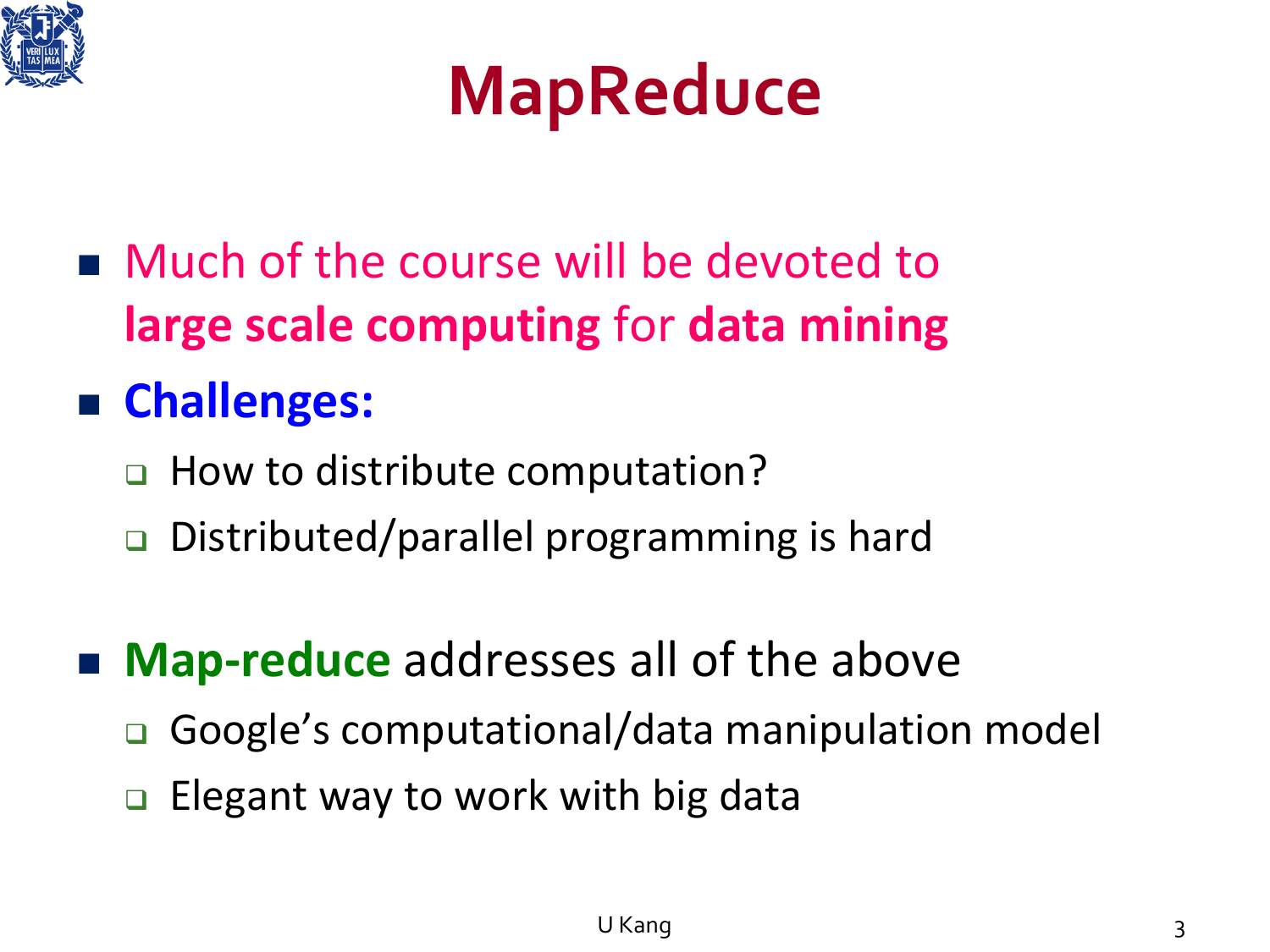

### **Single Node Architecture**



#### **Machine Learning, Statistics**

#### **"Classical" Data Mining**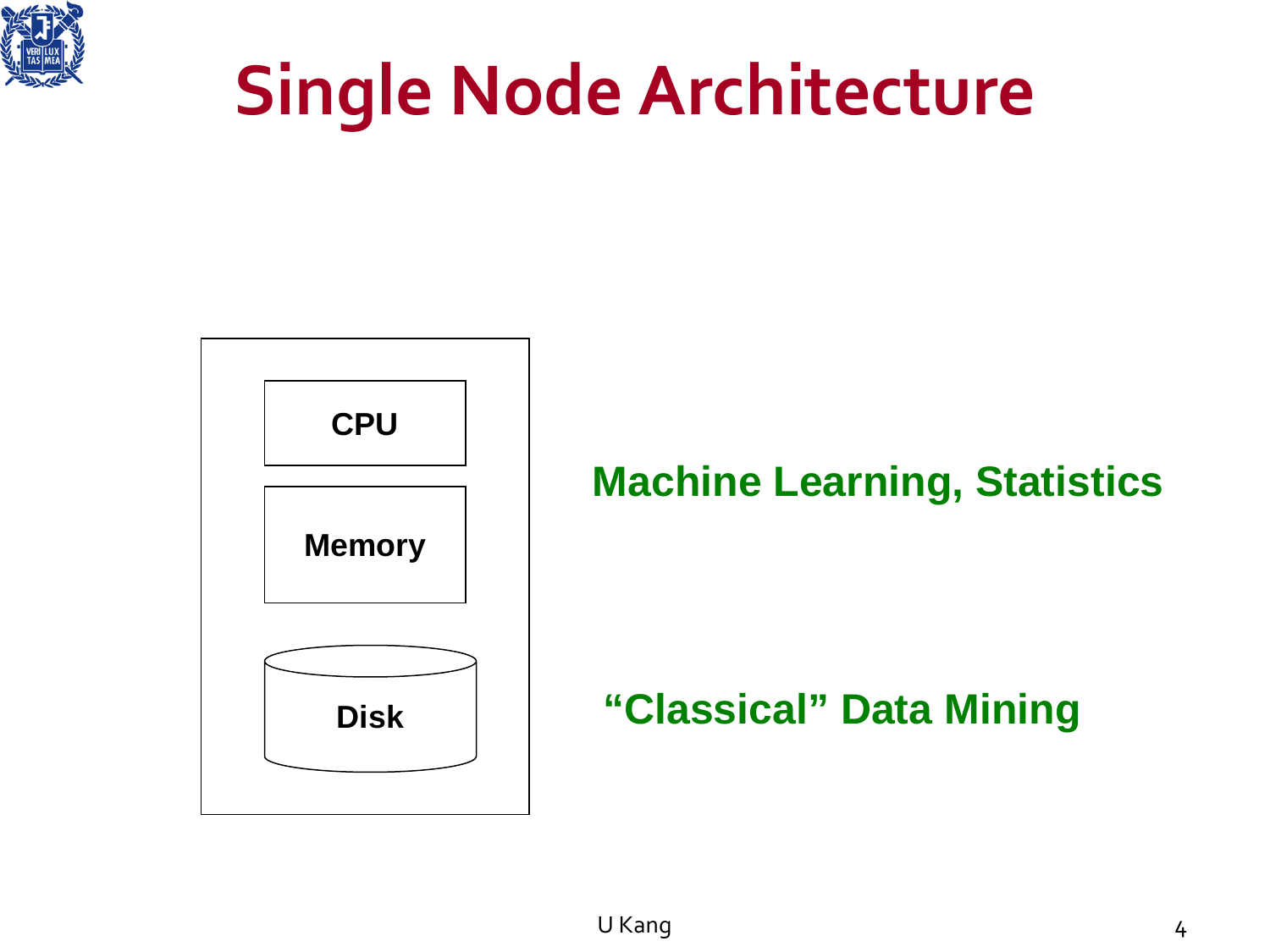

# **Motivation: Google Example**

- $\blacksquare$  20+ billion web pages x 20KB = 400+ TB
- 1 computer reads 30-35 MB/sec from disk
	- $\Box$  ~4 months to read the web
- $\blacksquare$   $\sim$ 1,000 hard drives to store the web
- Takes even more to **do** something useful with the data!
- Today, a standard architecture for such problems **is emerging:**
	- □ Cluster of commodity Linux nodes
	- □ Commodity network (ethernet) to connect them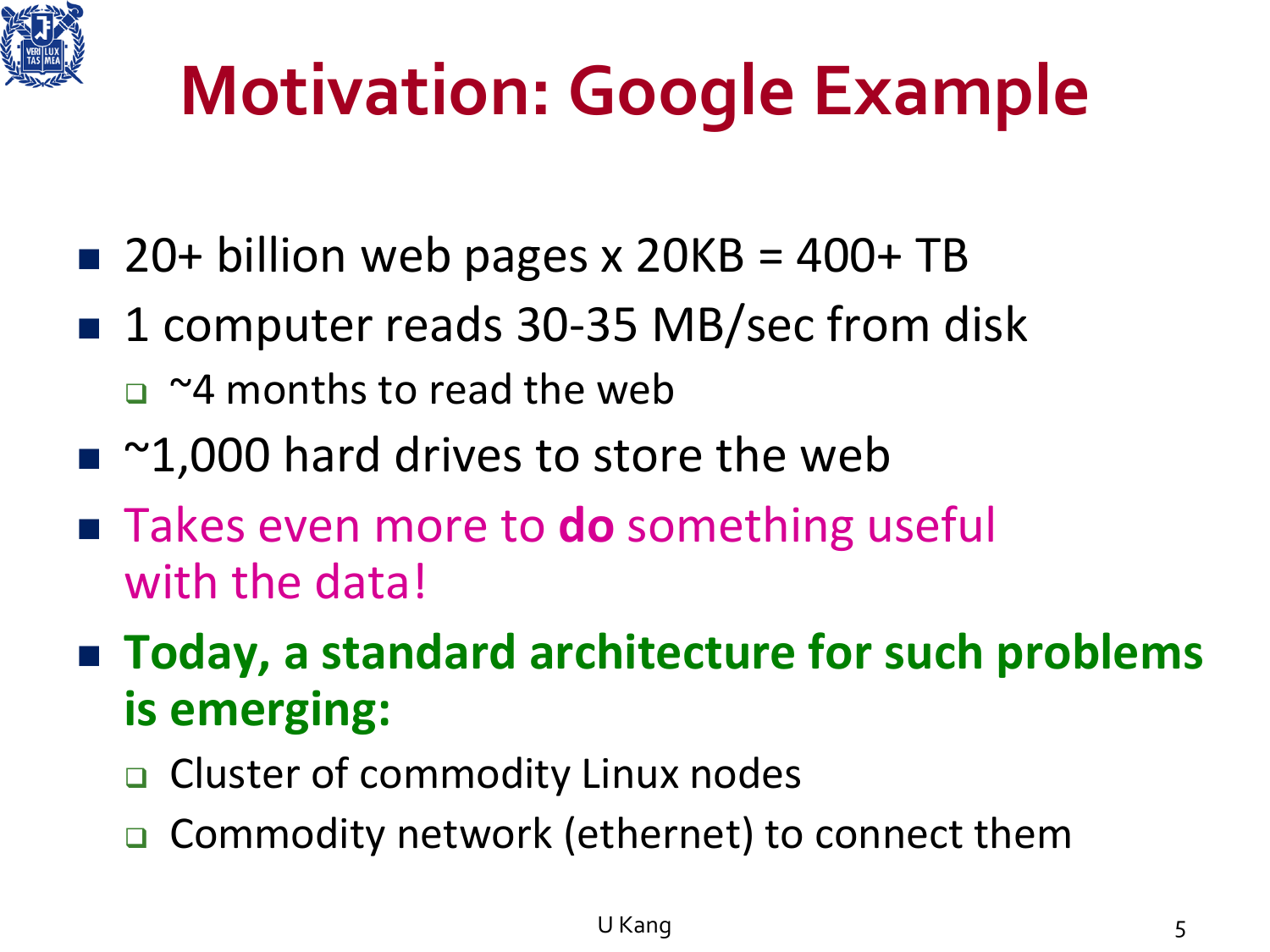

### **Cluster Architecture**



Each rack contains 16-64 nodes

In 2011, Google used ~1M machines, <http://bit.ly/Shh0RO>

U Kang 6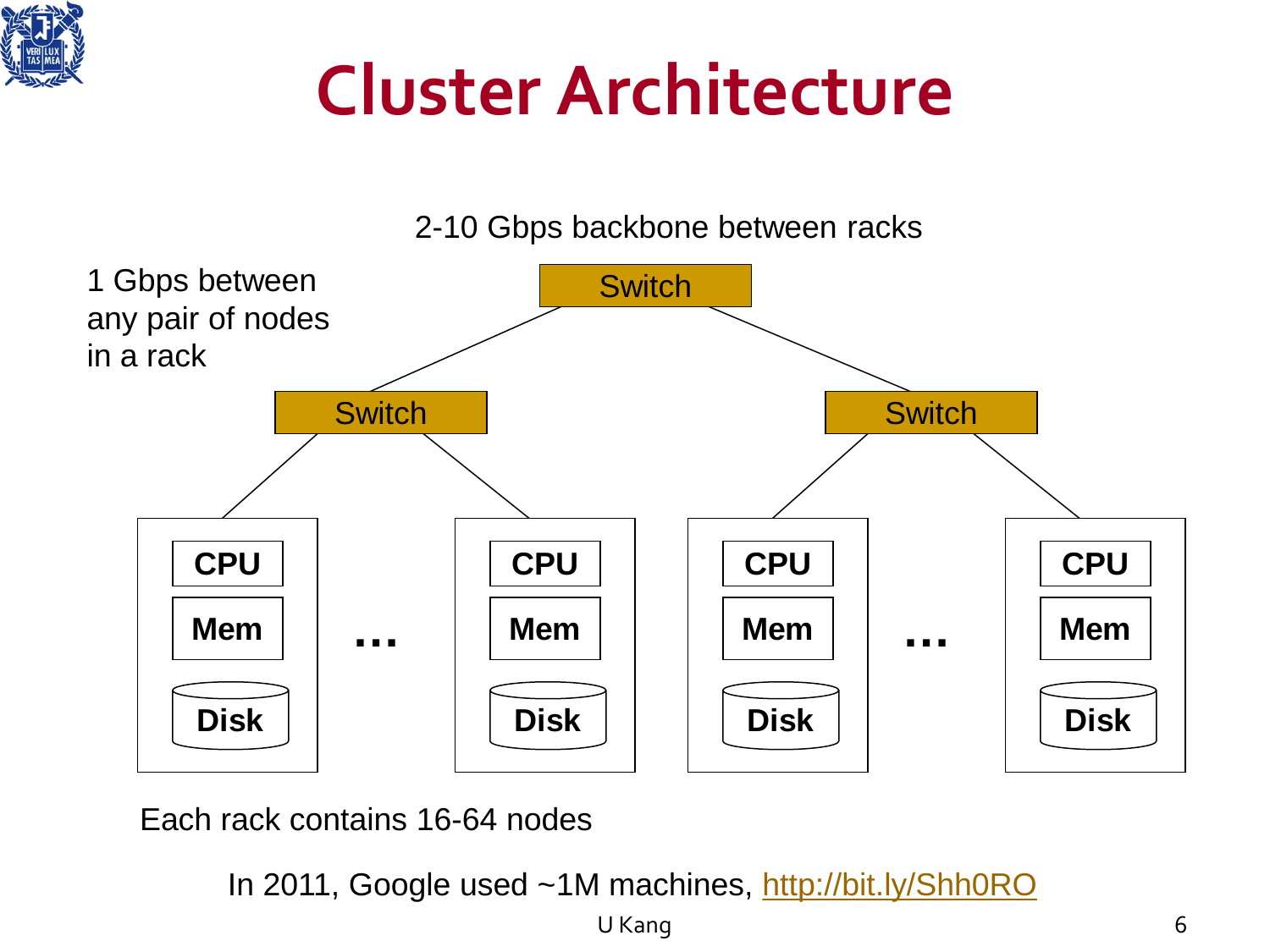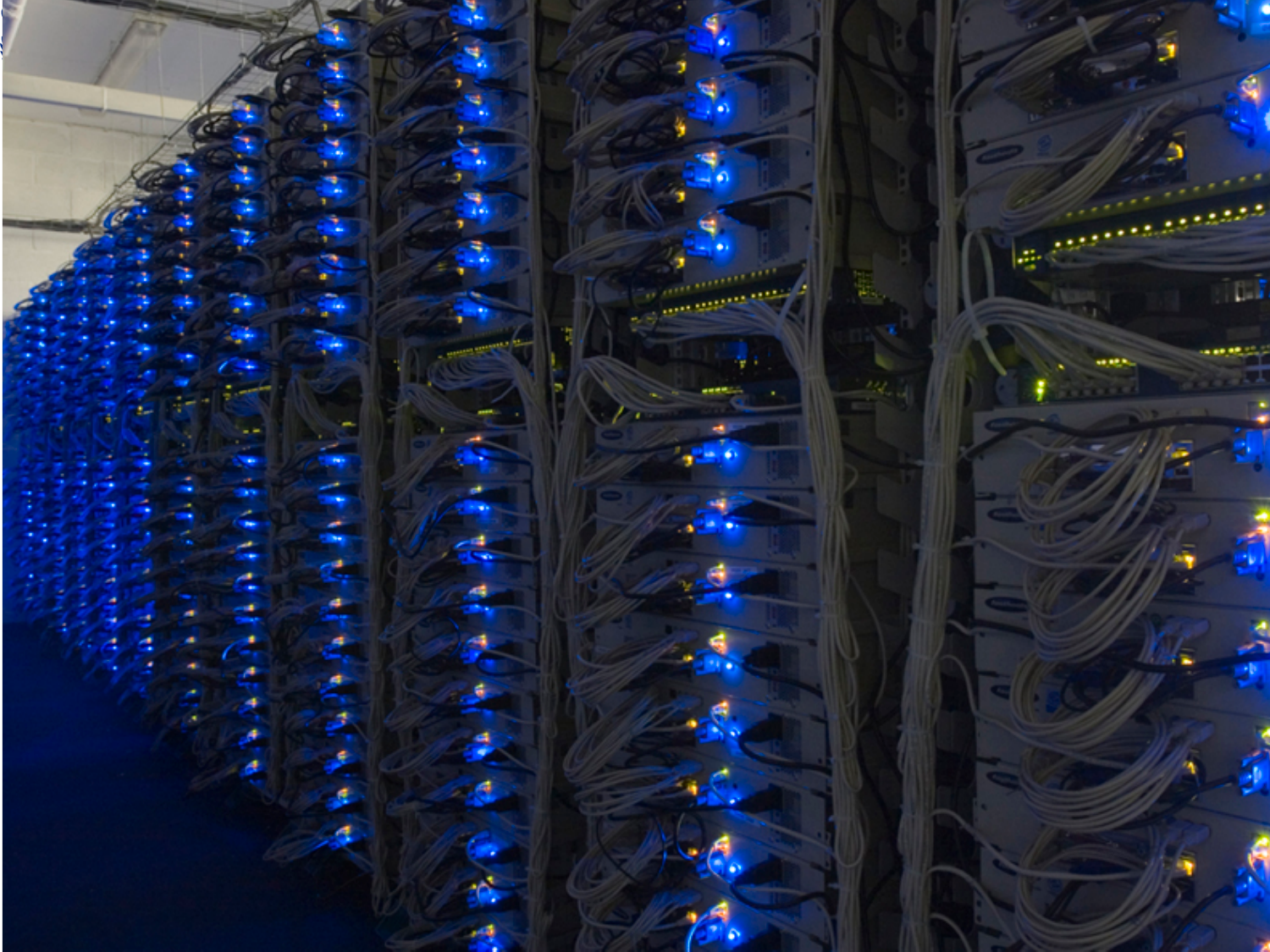

# **Large-scale Computing**

 **Large-scale computing** for **data mining**  problems on **commodity hardware**

### **Challenges:**

- □ How do you distribute computation?
- □ How can we make it easy to write distributed program s?
- Machines fail:
	- One server may stay up 3 years (1,000 days)
	- If you have 1,000 servers, expect to loose  $1/day$
	- **People estimated Google had**  $\sim$ **1M machines in 2011** 
		- □ 1,000 machines fail every day!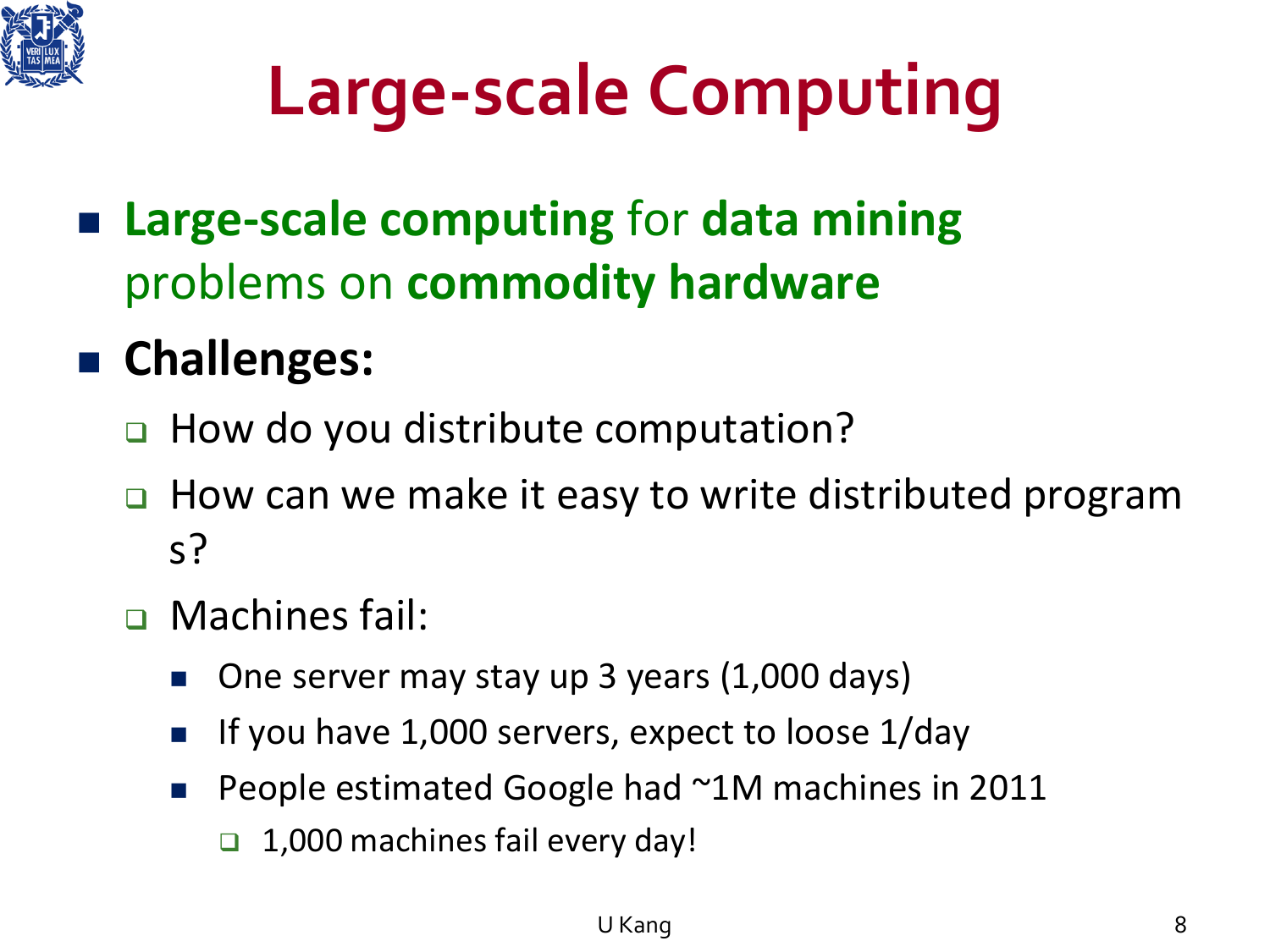

# **Idea and Solution**

**Issue: Copying data over a network takes time**

### **Idea:**

- **□** Bring computation close to the data
- **□** Store files multiple times for reliability
- **Map-reduce** addresses these problems
	- □ Google's computational/data manipulation model
	- $\Box$  Elegant way to work with big data
	- **Storage Infrastructure – File system**
		- Google: GFS. Hadoop (open source): HDFS
	- **Programming model**
		- Map-Reduce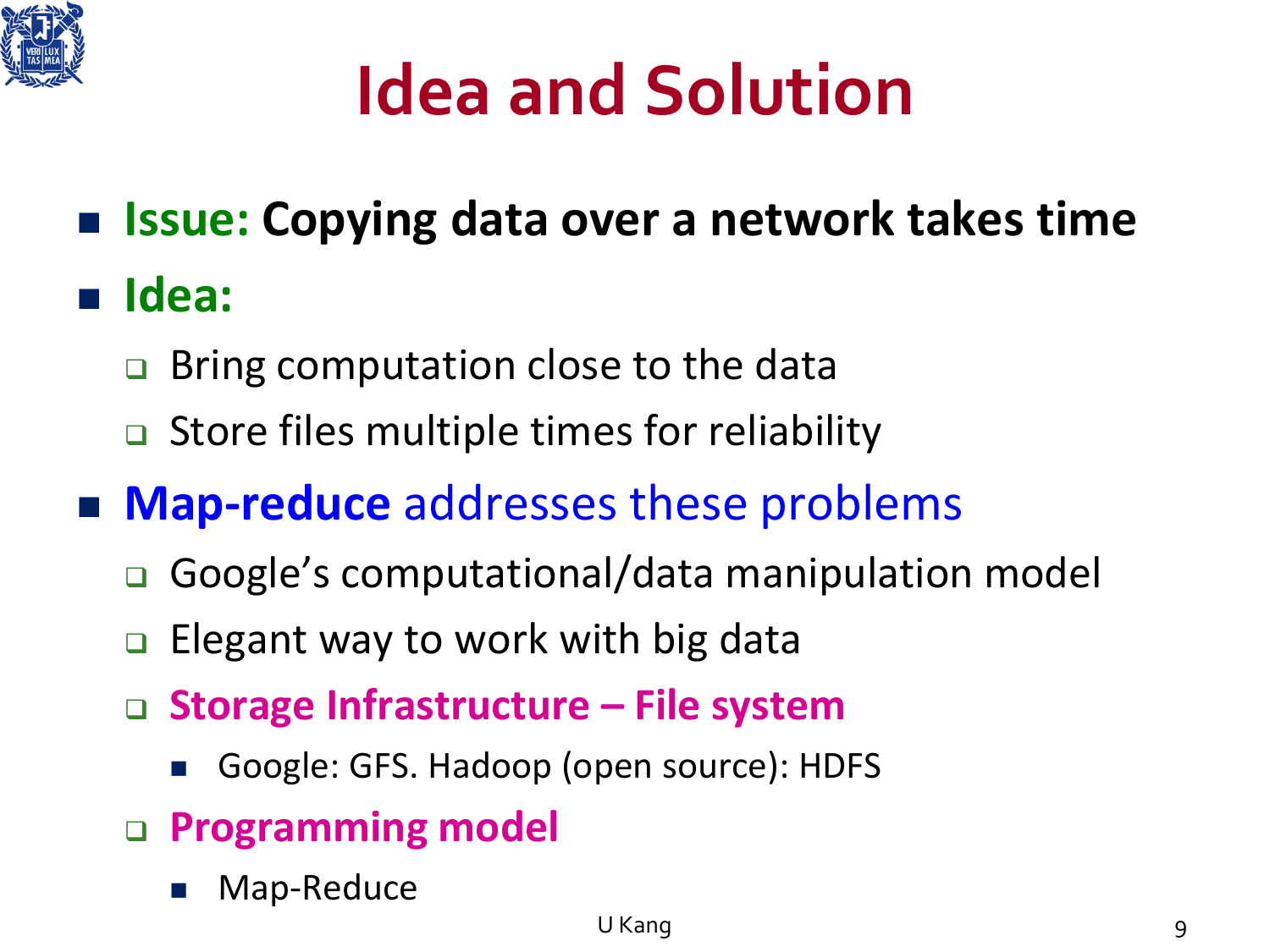

## **Storage Infrastructure**

### **Problem:**

□ If nodes fail, how to store data persistently?

#### **Answer:**

- **Distributed File System (DFS):**
	- **Provides global file namespace**
	- Google GFS; Hadoop HDFS;

#### **Typical usage pattern**

- □ Huge files (100s of GB to TB)
- □ Data is rarely updated in place
- □ Reads and appends are common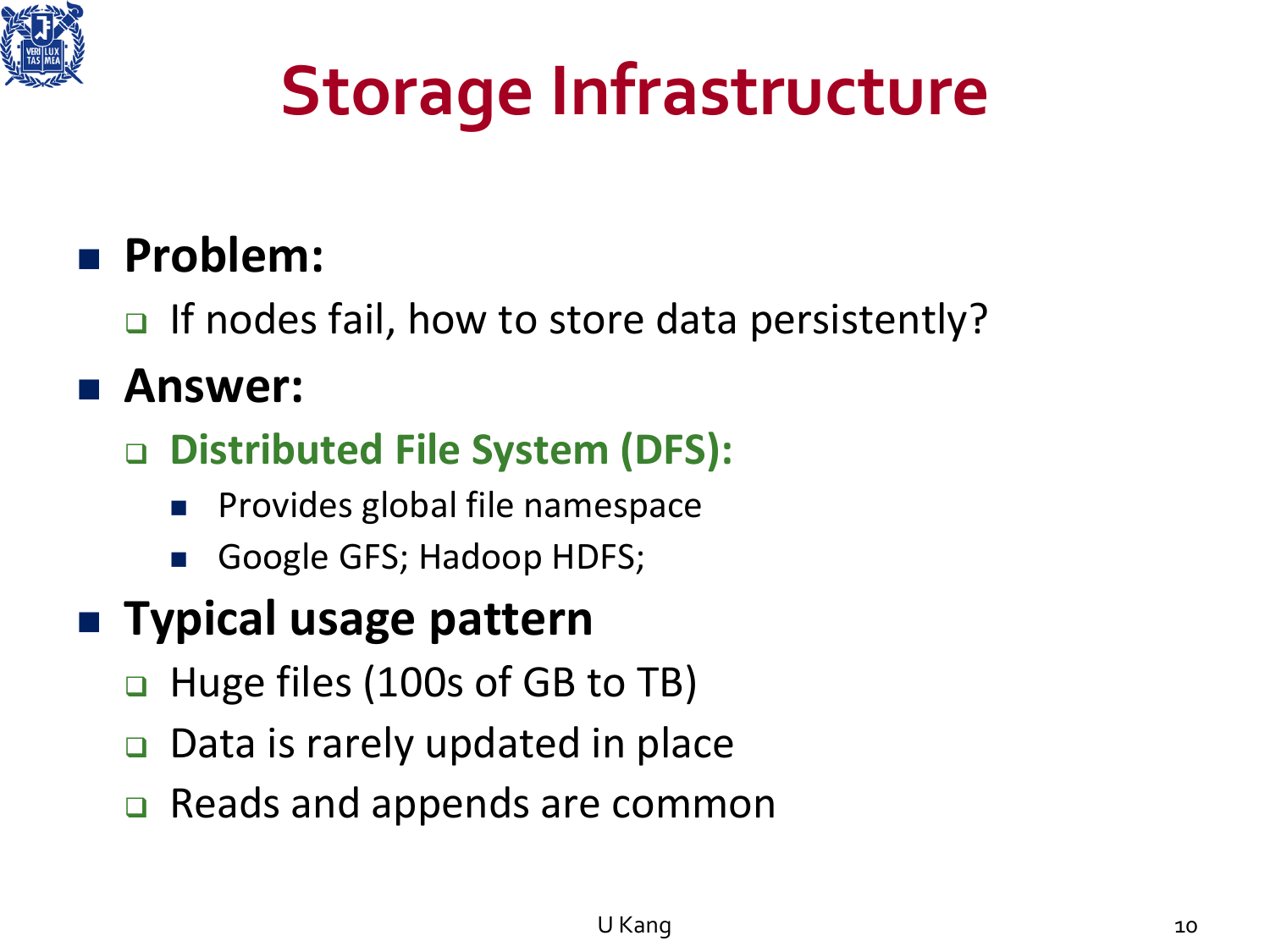

# **Distributed File System**

#### **Chunk servers**

- $\Box$  File is split into contiguous chunks
- □ Typically each chunk is 16-64MB
- $\Box$  Each chunk replicated (usually 2x or 3x)
- $\Box$  Try to keep replicas in different racks

#### **Master node**

- a.k.a. Name Node in Hadoop's HDFS
- Stores metadata about where files are stored
- **□** Might be replicated

#### **Client library for file access**

- $\Box$  Talks to master to find chunk servers
- **□ Connects to chunk servers to access data**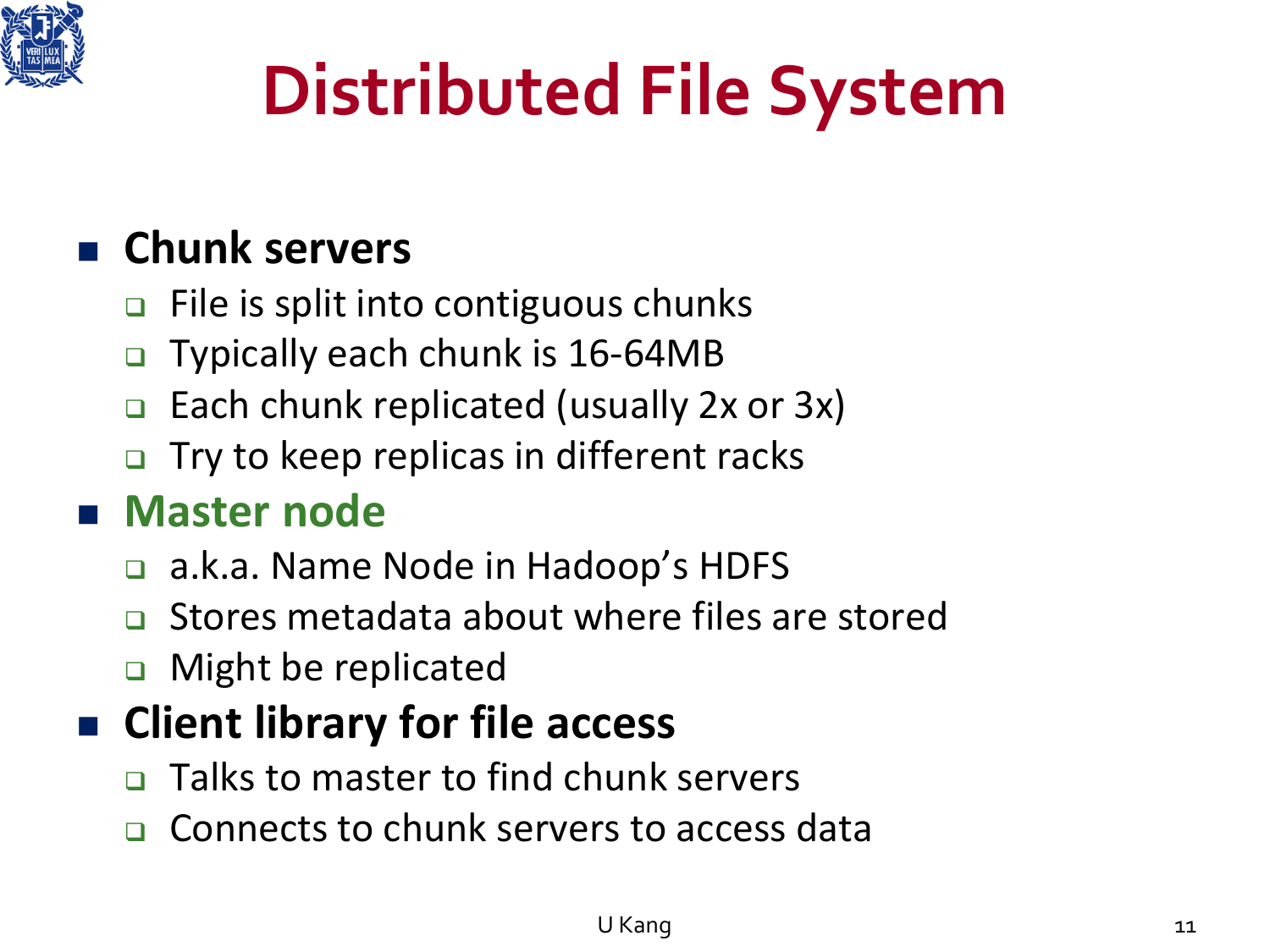

# **Distributed File System**

- **Reliable distributed file system**
- Data kept in "chunks" spread across machines
- Each chunk replicated on different machines
	- $\Box$  Seamless recovery from disk or machine failure



Bring computation to the data!  $\Leftrightarrow$  data to computer

#### Chunk servers also serve as compute servers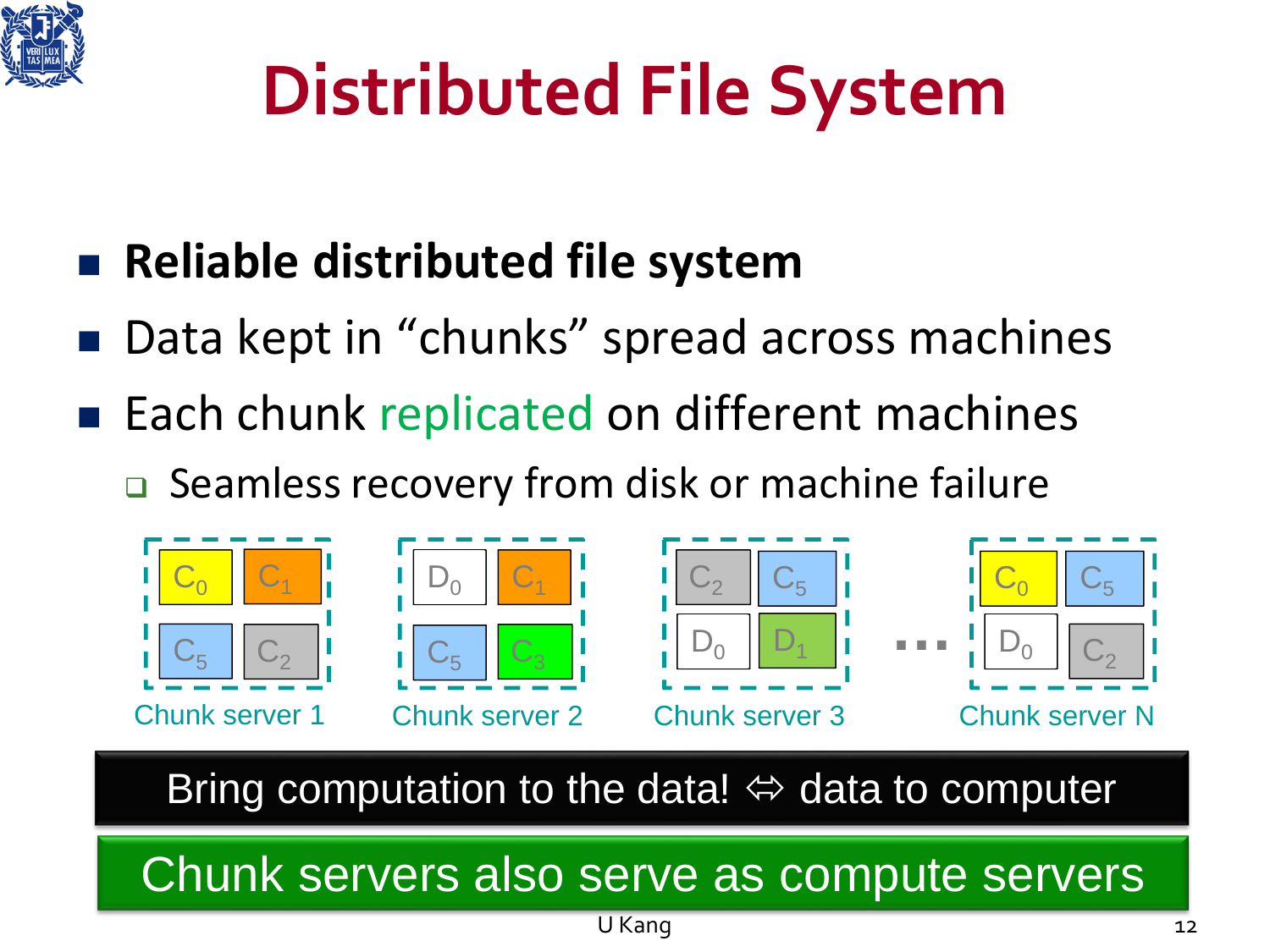# **Programming Model: MapReduce**

#### **Warm-up task:**

- We have a huge text document
- **E** Count the number of times each distinct word appears in the file

#### ■ Sample application:

Analyze web server logs to find popular URLs

9/1/99, 10:46:11, 1578, 509, 5397, 200, 0, GET, /cfdocs/akonline/paintbrush.JPG, -, 9/1/99, 10:46:49, 37703, 577, 24402, 200, 0, GET, /cfdocs/akonline/email book.cfm, tfirstname=francis&tlastname=smitt&tid=270&PASSWORD=teachme&USERNAME=francis. 9/1/99, 10:49:11, 181500, 579, 114331, 200, 0, GET, /cfdocs/akonline/update table.cfm, tfirstname=francis&tlastname=smitt&tid=270&PASSWORD=teachme&USERMAME=francis, 9/1/99, 10:52:04, 354641, 662, 163301, 200, 64, GET, /cfdocs/AKOMLINE/assess/PAT11B.pdf

tfirstname=francis&tlastname=smitt&tid=270&PASSWORD=teachme&USERNAME=francis,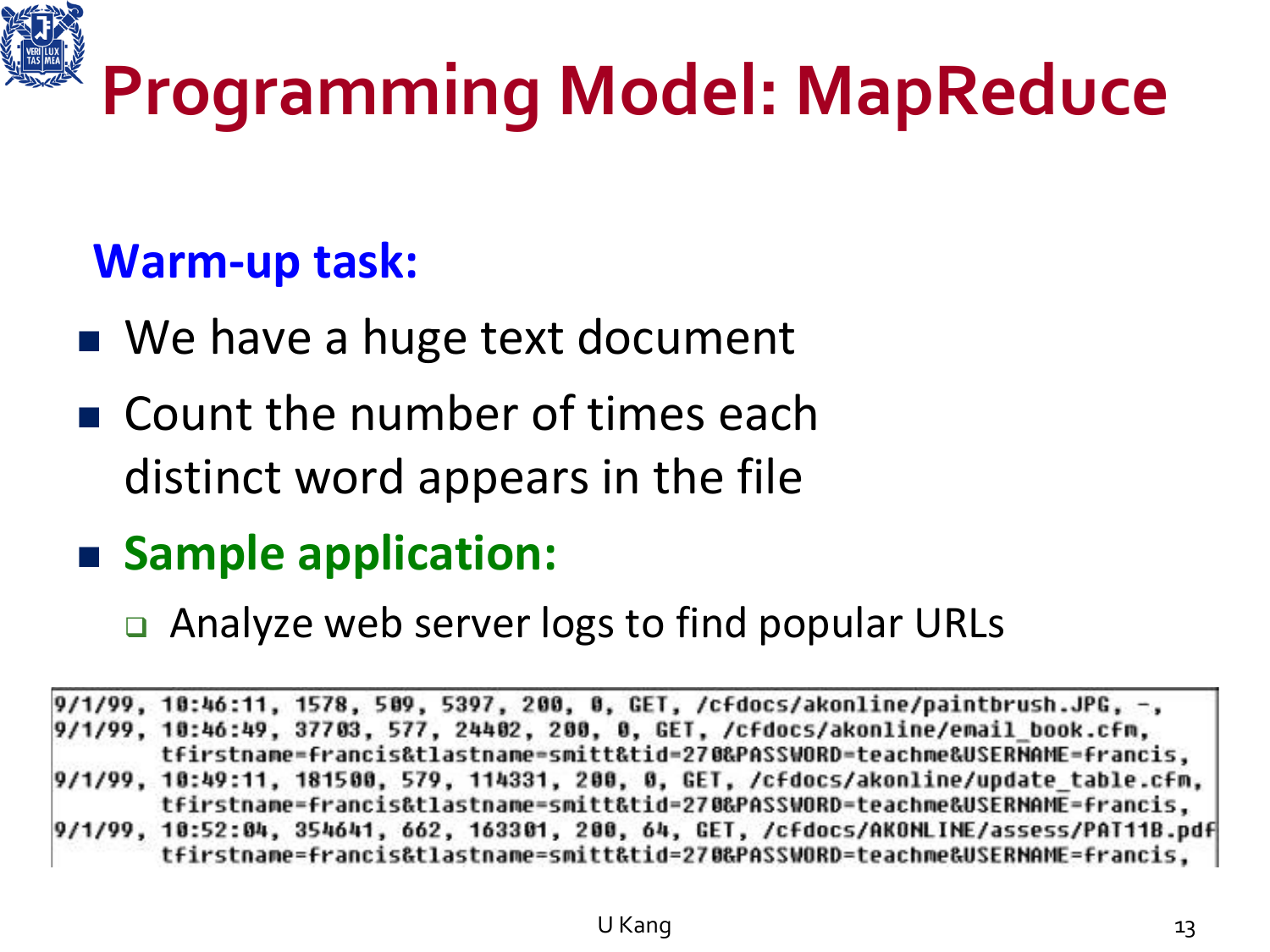

### **Task: Word Count**

#### **Case 1 (easy)**

□ File too large for memory, but all <word, count> pairs fit in memory

#### **Case 2 (hard)**

□ Both file and all <word, count> pairs do not fit in memory

- □ Count occurrences of words:
	- **words(doc.txt) | sort | uniq -c**
		- where **words** takes a file and outputs the words in it, one per a line
- Case 2 captures the essence of **MapReduce**
	- Great thing is that it is naturally parallelizable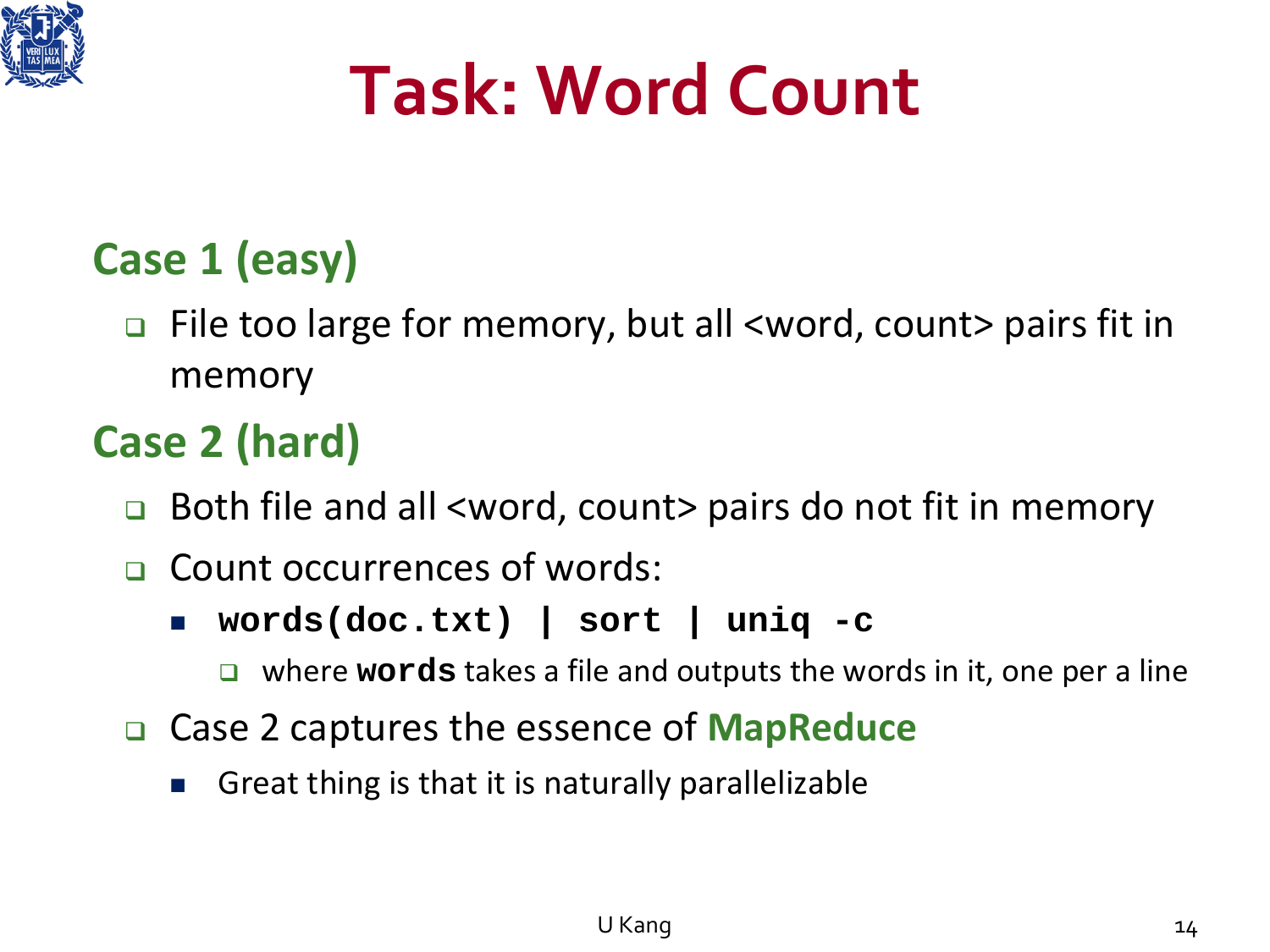

### **MapReduce: Overview**

- Sequentially read a lot of data
- **Map:**
	- □ Extract something you care about
- **Group by key:** Sort and Shuffle
- **Reduce:**
	- □ Aggregate, summarize, filter or transform
- **N** Write the result

Outline stays the same, **Map** and **Reduce** change to fit the problem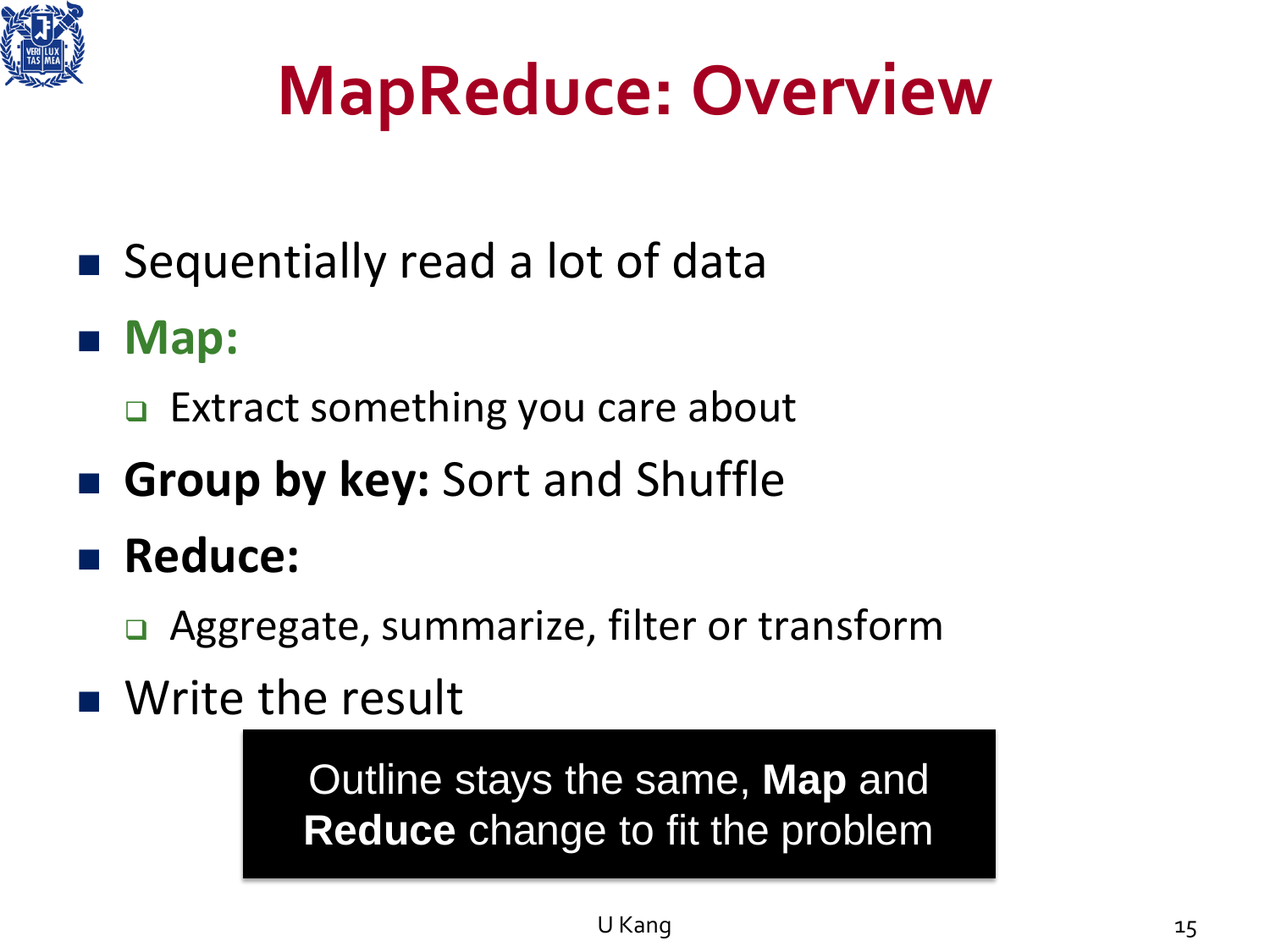

### **MapReduce: Example**

#### ■ Assume the words are fruit names

HDFS



map( fruit ) { output(fruit, 1);

reduce( fruit,  $v[1..n]$  ) { for( $i=1$ ;  $i \le n$ ;  $i++$ )  $sum = sum + v[i];$ output(fruit, sum);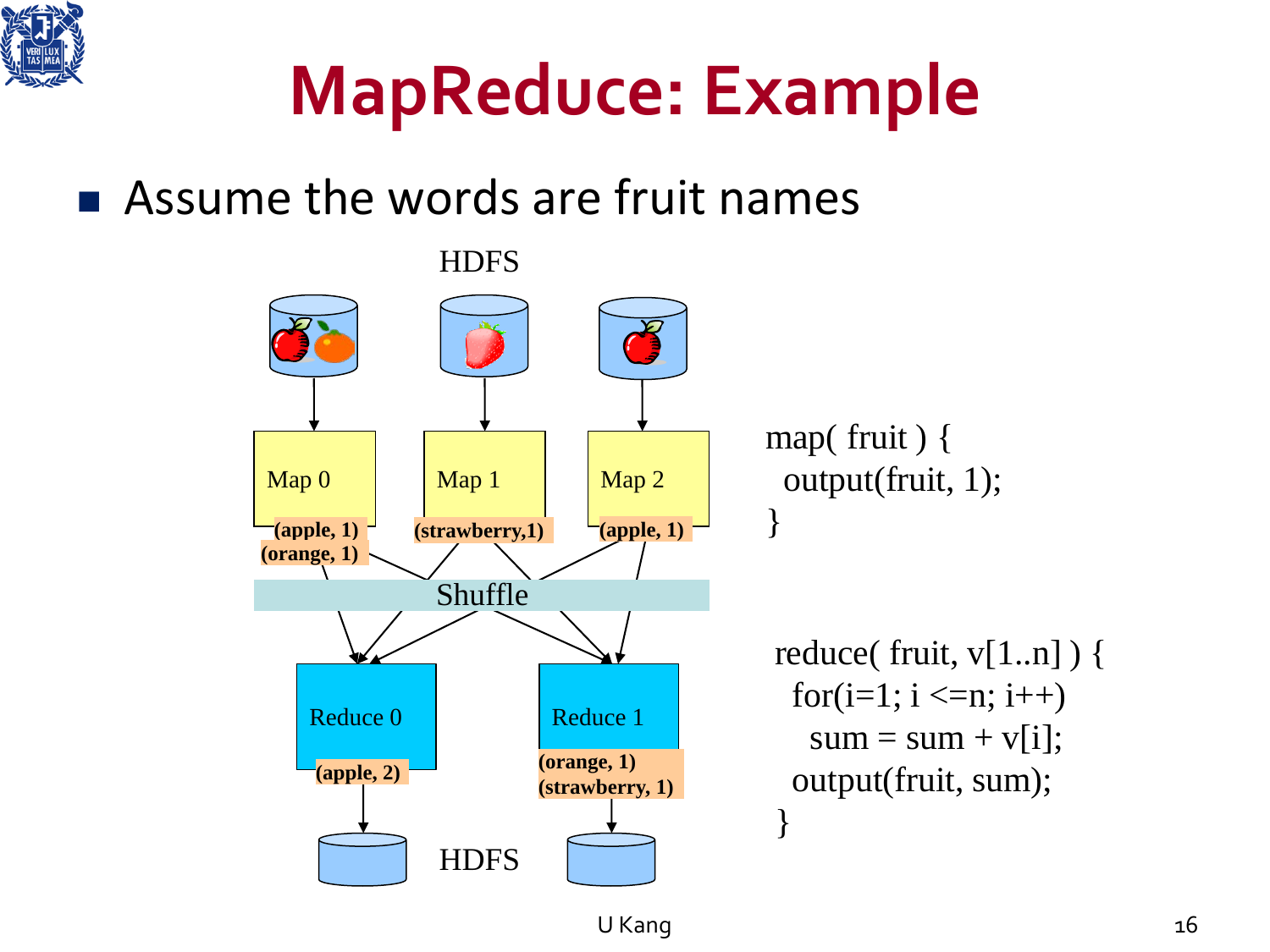

### **MapReduce: The Map Step**

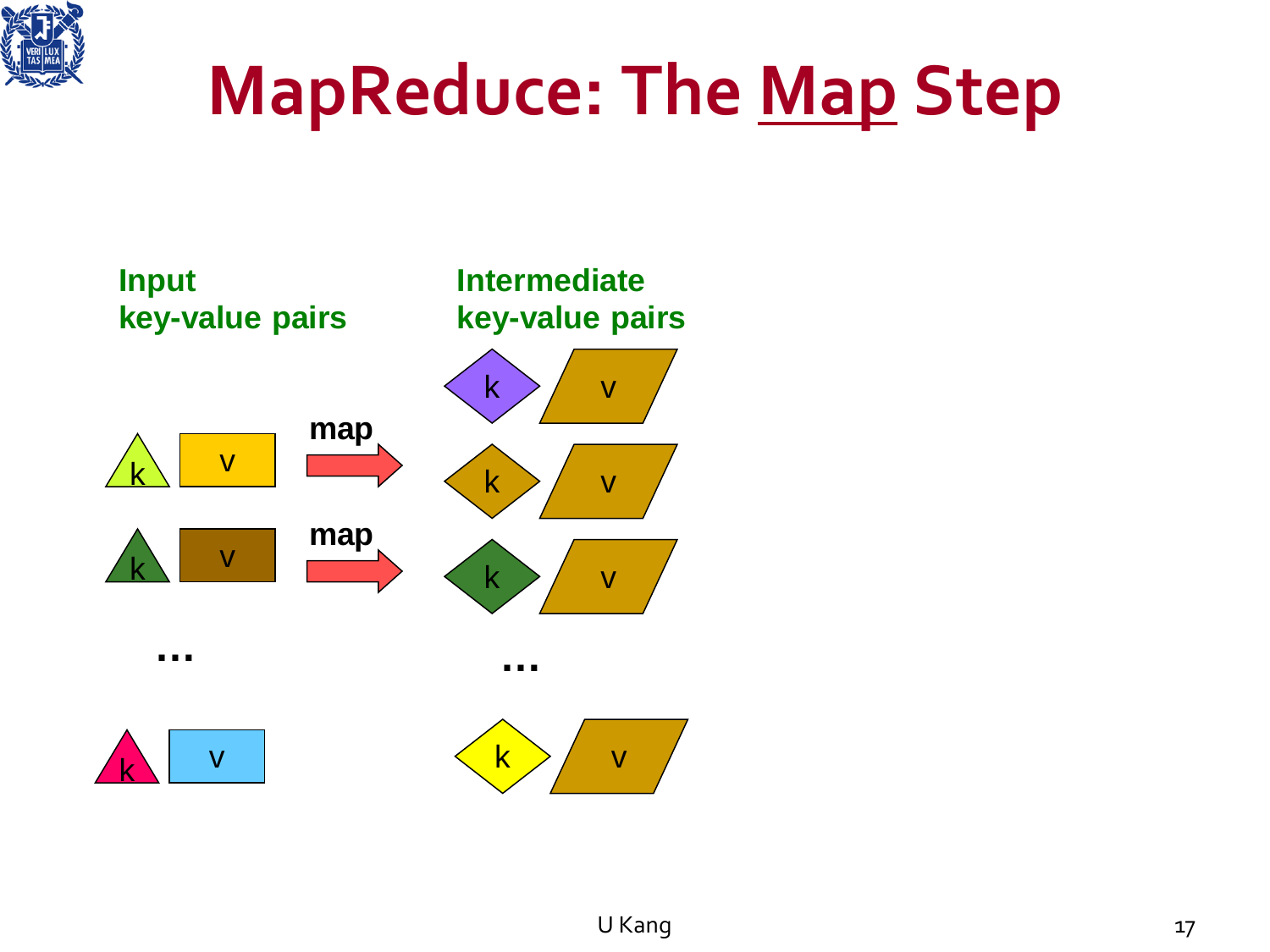



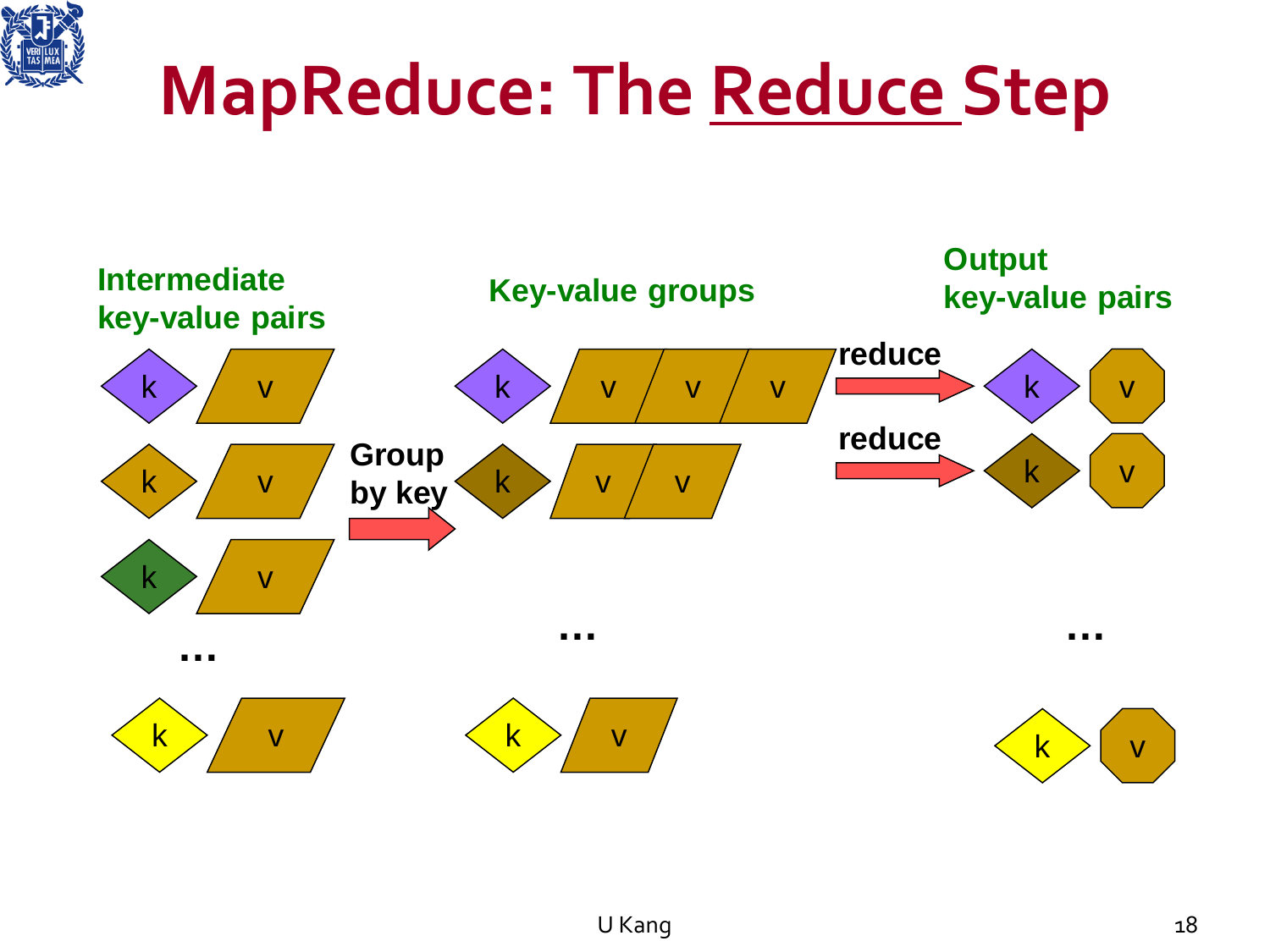

# **More Specifically**

- **Input:** a set of key-value pairs
- **Programmer specifies two methods:** 
	- **Map(k, v)**  $\rightarrow$  <k', v'>\*
		- Takes a key-value pair and outputs a set of key-value pairs
			- $\Box$  E.g., key is the filename, value is a single line in the file
		- There is one Map function call for every (k,v) pair (input)
	- **Reduce(k', <v'>\*)** → <k', v''>\*
		- **All values** *v'* **with same key** *k'* **are reduced together and processed**
		- There is one Reduce function call per unique key *k'*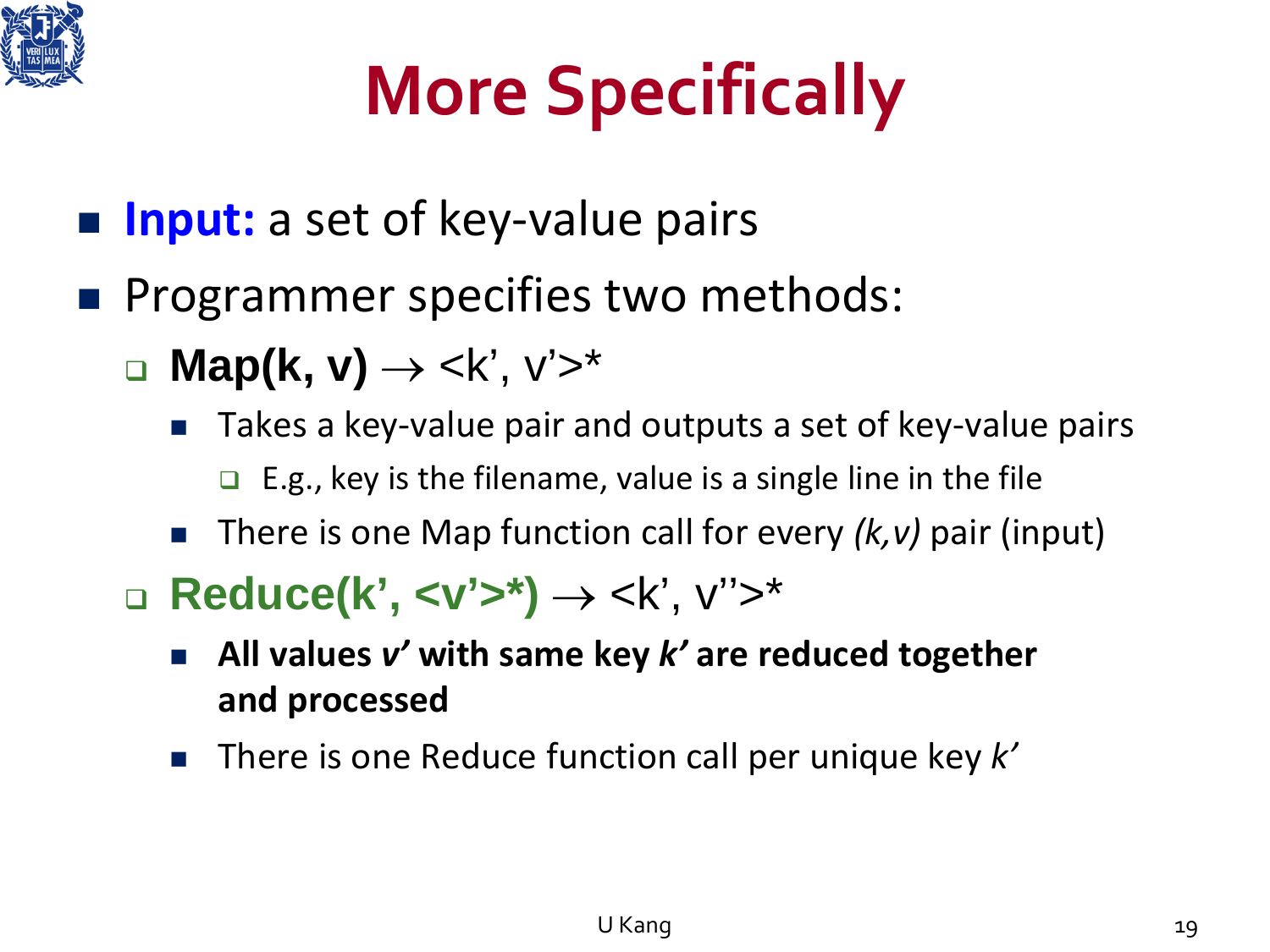

## **MapReduce: Word Counting**

|                                                                                                                                                                                                                                                                                                                                                                                                                     | <b>Provided by the</b><br>programmer                                                                                                      |                                                                                                                         | <b>Provided by the</b><br>programmer                                       |
|---------------------------------------------------------------------------------------------------------------------------------------------------------------------------------------------------------------------------------------------------------------------------------------------------------------------------------------------------------------------------------------------------------------------|-------------------------------------------------------------------------------------------------------------------------------------------|-------------------------------------------------------------------------------------------------------------------------|----------------------------------------------------------------------------|
|                                                                                                                                                                                                                                                                                                                                                                                                                     | <b>MAP:</b><br>Read input and<br>produces a set of<br>key-value pairs                                                                     | <b>Group by</b><br>key:<br><b>Collect all pairs</b><br>with same key                                                    | <b>Reduce:</b><br>Collect all values<br>belonging to the<br>key and output |
| The crew of the space<br>shuttle Endeavor recently<br>returned to Earth as<br>ambassadors, harbingers of<br>a new era of space<br>exploration. Scientists at<br>NASA are saying that the<br>recent assembly of the<br>Dextre bot is the first step in<br><u>li a longitermi space basedi</u><br>man/mache<br>partnership.<br>"The work we're doing now<br>-- the robotics we're doing -<br>- is what we're going to | (The, 1)<br>$($ crew, 1)<br>$($ of, 1 $)$<br>(the, 1)<br>(space, 1)<br>(shuttle, 1)<br>(Endeavor, 1)<br>(recently, 1)<br><b>All All A</b> | (crew, 1)<br>(crew, 1)<br>(space, 1)<br>(the, 1)<br>(the, 1)<br>(the, 1)<br>(shuttle, 1)<br>(recently, 1)<br>31, 31, 31 | $($ crew, 2 $)$<br>(space, 1)<br>(the, 3)<br>(shuttle, 1)<br>(recently, 1) |
| <b>Big document</b>                                                                                                                                                                                                                                                                                                                                                                                                 | (key, value)                                                                                                                              | (key, value)                                                                                                            | (key, value)                                                               |

U Kang 20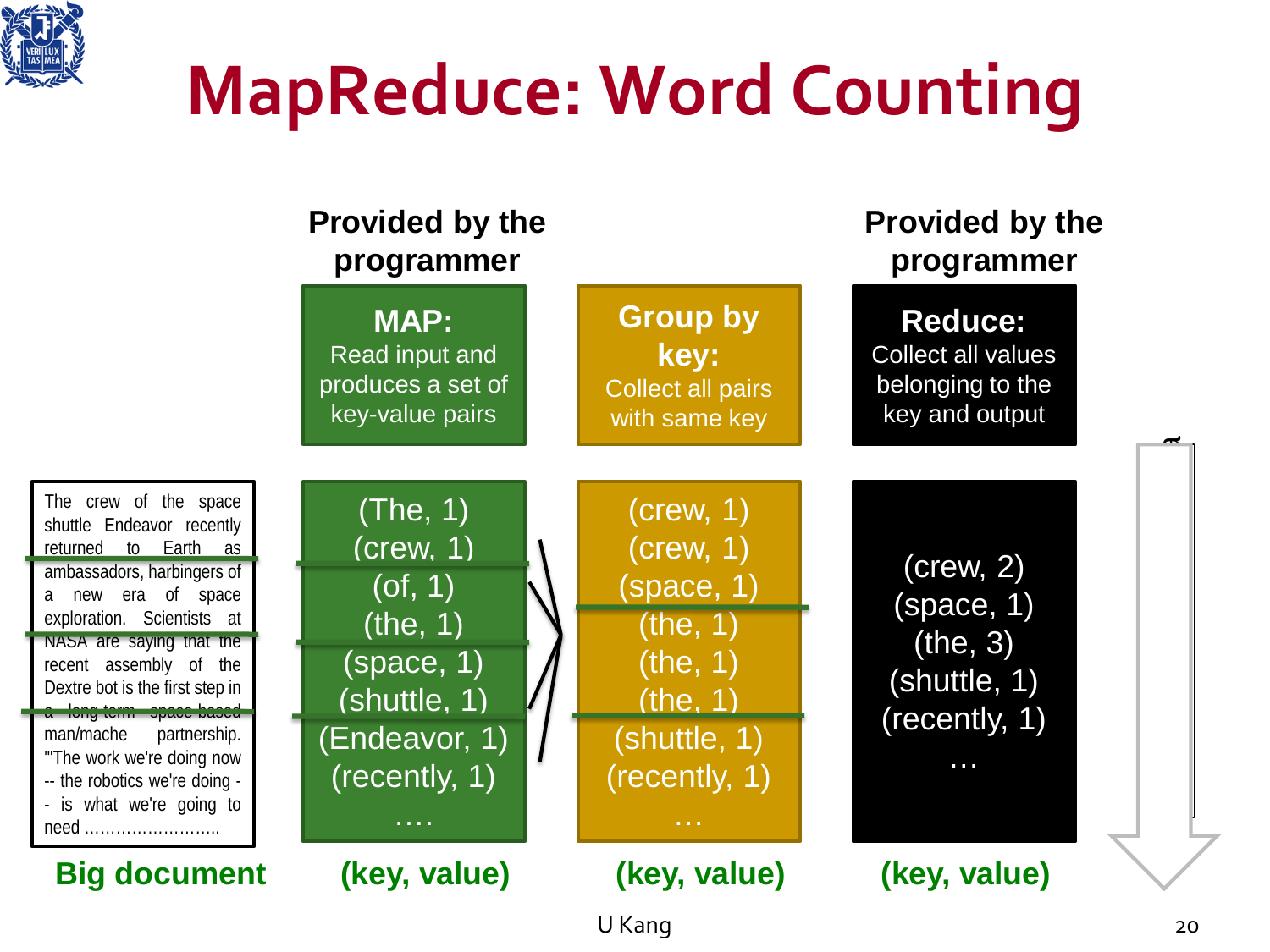

## **Word Count Using MapReduce**

#### **map(key, value):**

```
// key: document name; value: text of the document
for each word w in value:
   emit(w, 1)
```

```
reduce(key, values):
```

```
// key: a word; value: an iterator over counts
    result = 0for each count v in values:
          result += v
    emit(key, result)
```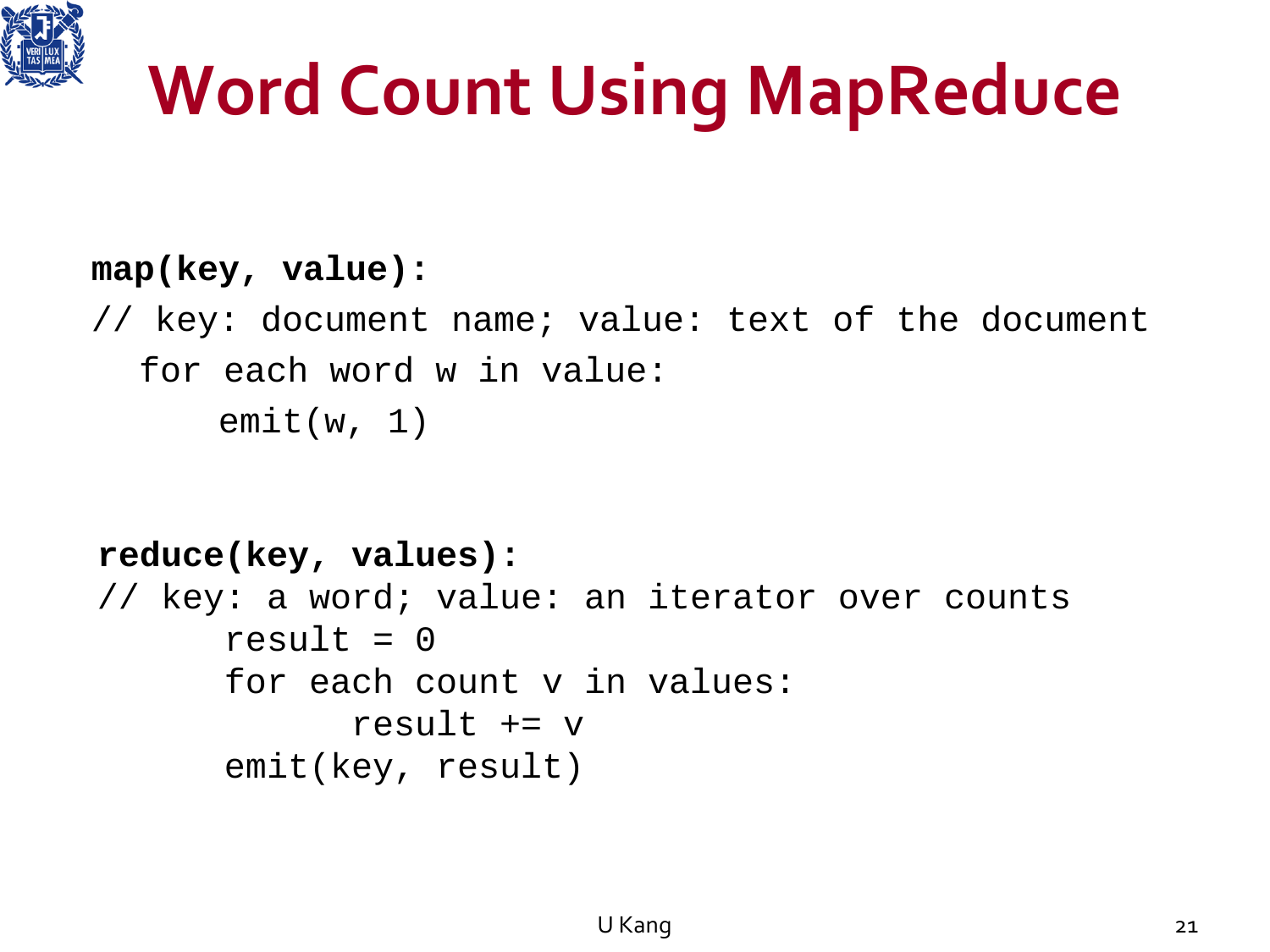

### **Map-Reduce: Environment**

#### **Map-Reduce environment takes care of:**

- Partitioning the input data
- Scheduling the program's execution across a set of machines
- Performing the **group by key** step
- Handling machine failures
- Managing required inter-machine communication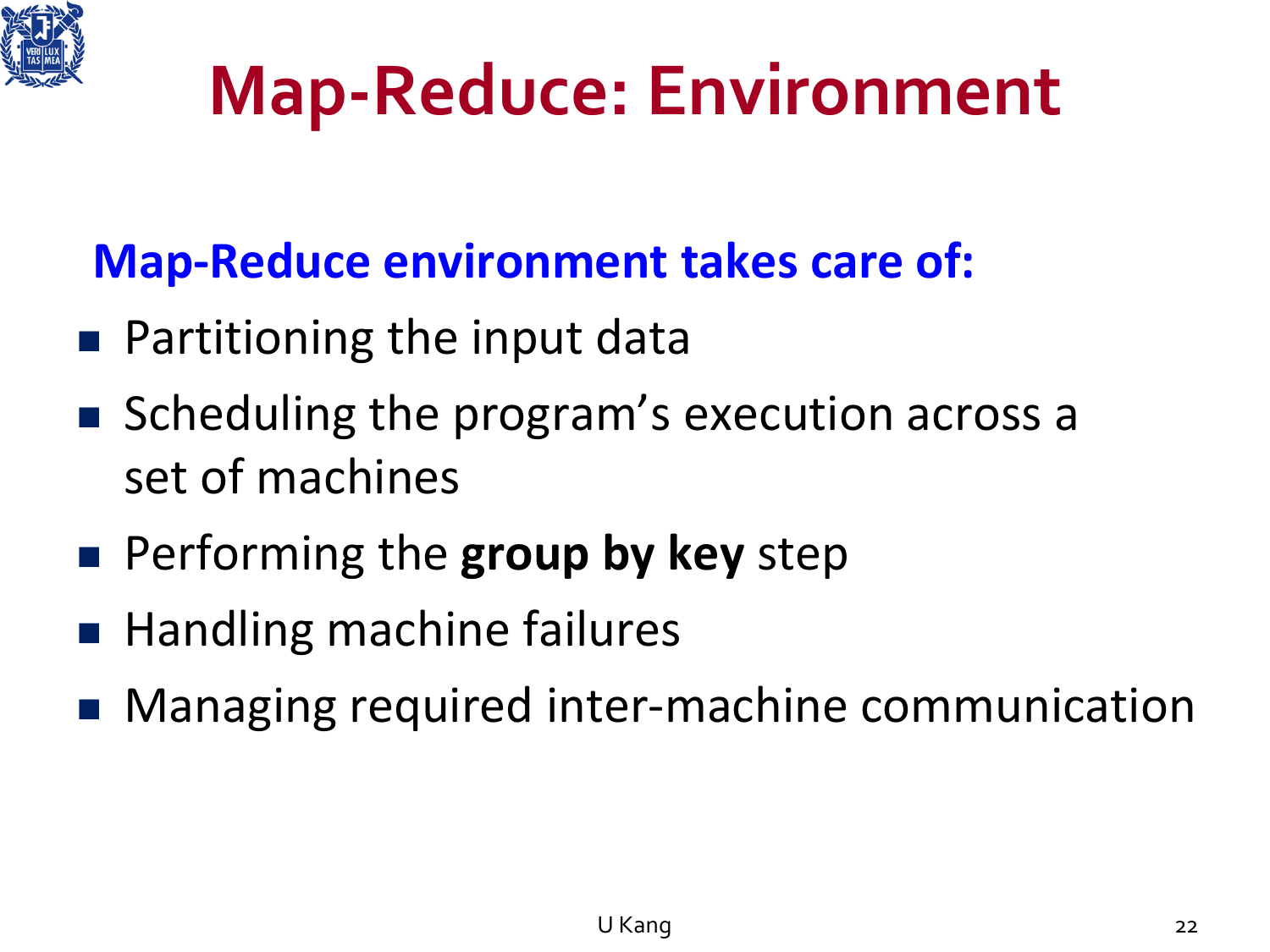

# **Map-Reduce: A diagram**

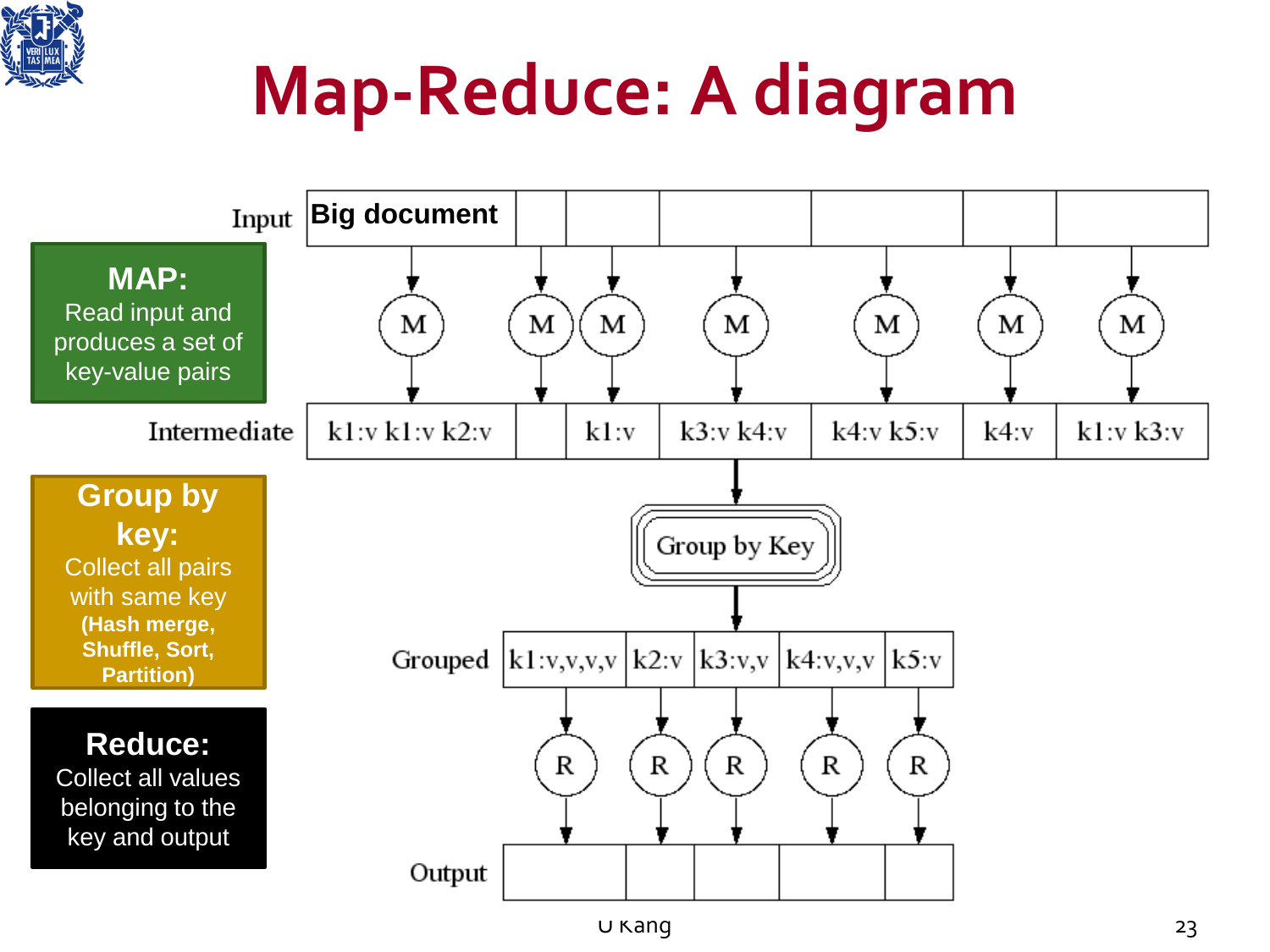

### **Map-Reduce: In Parallel**



#### U Kang 24 **All phases are distributed with many tasks doing the work**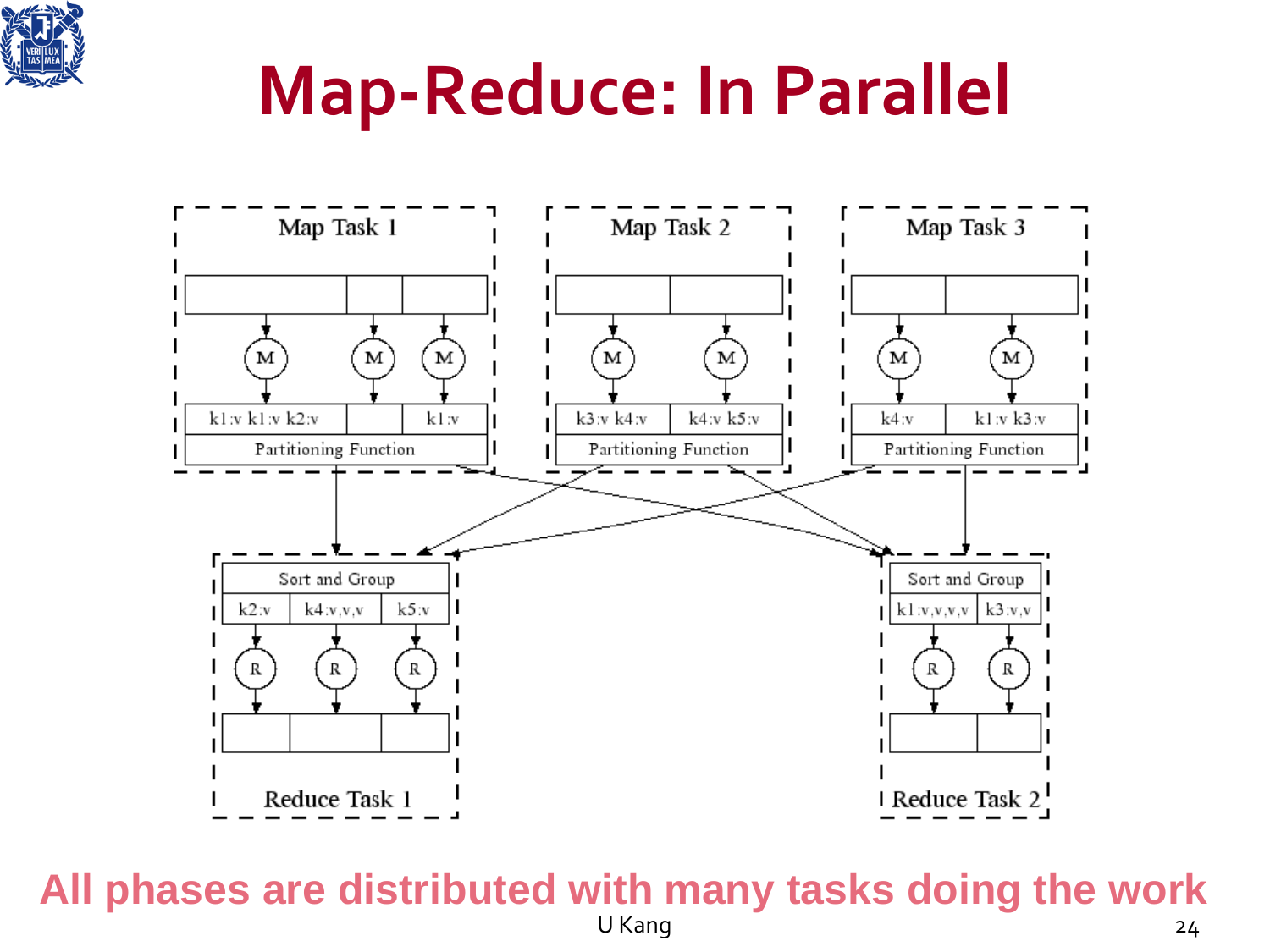

## **Map-Reduce**

- Programmer specifies:
	- Map and Reduce and input files
- **Workflow:**
	- $\Box$  Read inputs as a set of key-value-pairs
	- **Map** transforms input kv-pairs into a ne w set of k'v'-pairs
	- □ Sorts & Shuffles the k'v'-pairs to output n odes
	- □ All k'v'-pairs with a given k' are sent to t he same **reduce**
	- **Reduce** processes all k'v'-pairs grouped b y key into new k''v''-pairs
	- $\Box$  Write the resulting pairs to files
- All phases are distributed with many t asks doing the work

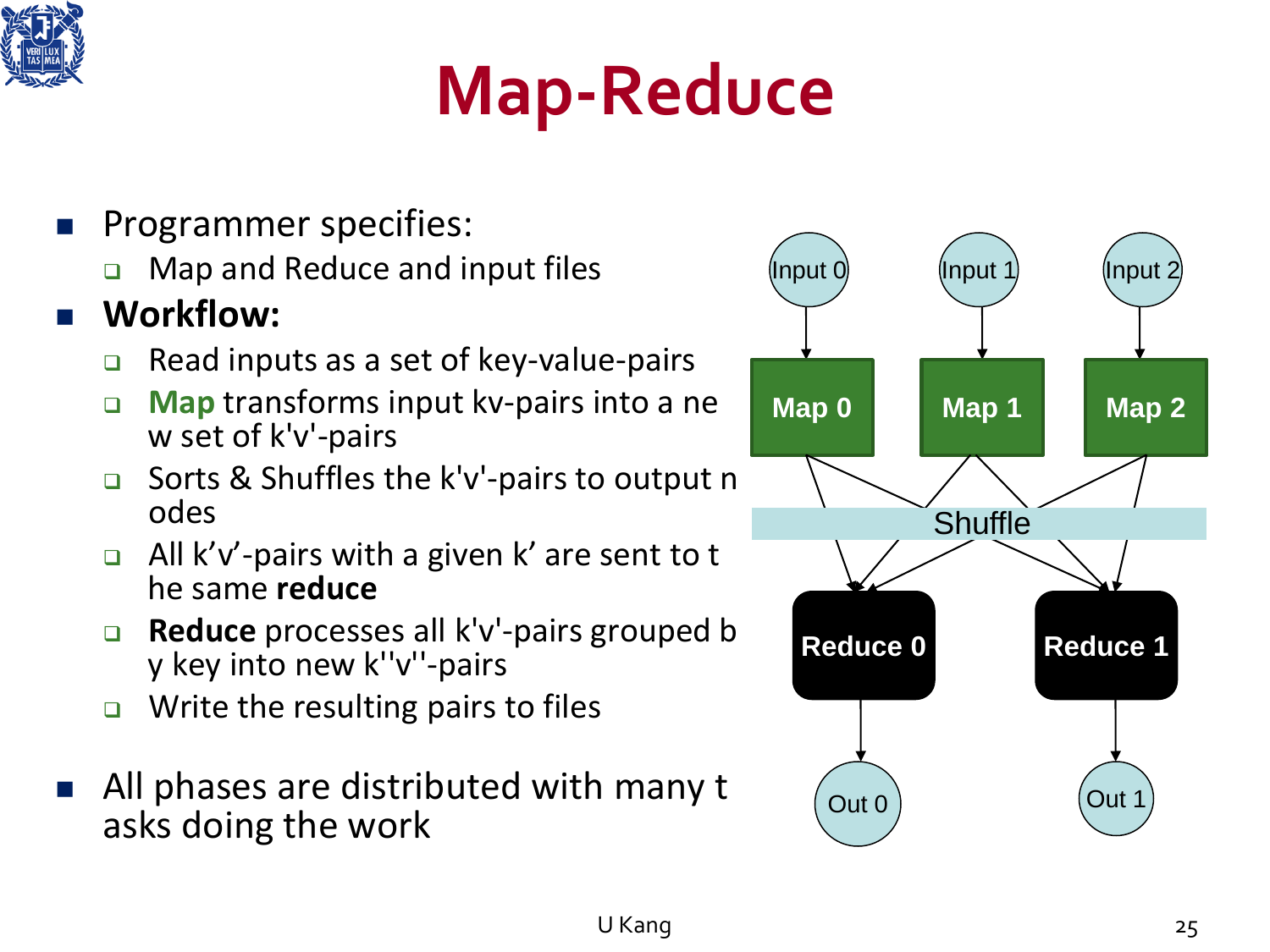



- **Input and final output are stored on a distribute d file system (FS):**
	- Scheduler tries to schedule map tasks "close" to physic al storage location of input data
- **Intermediate results are stored on local FS of Map and Reduce workers**
- Output is often input to another **MapReduce task**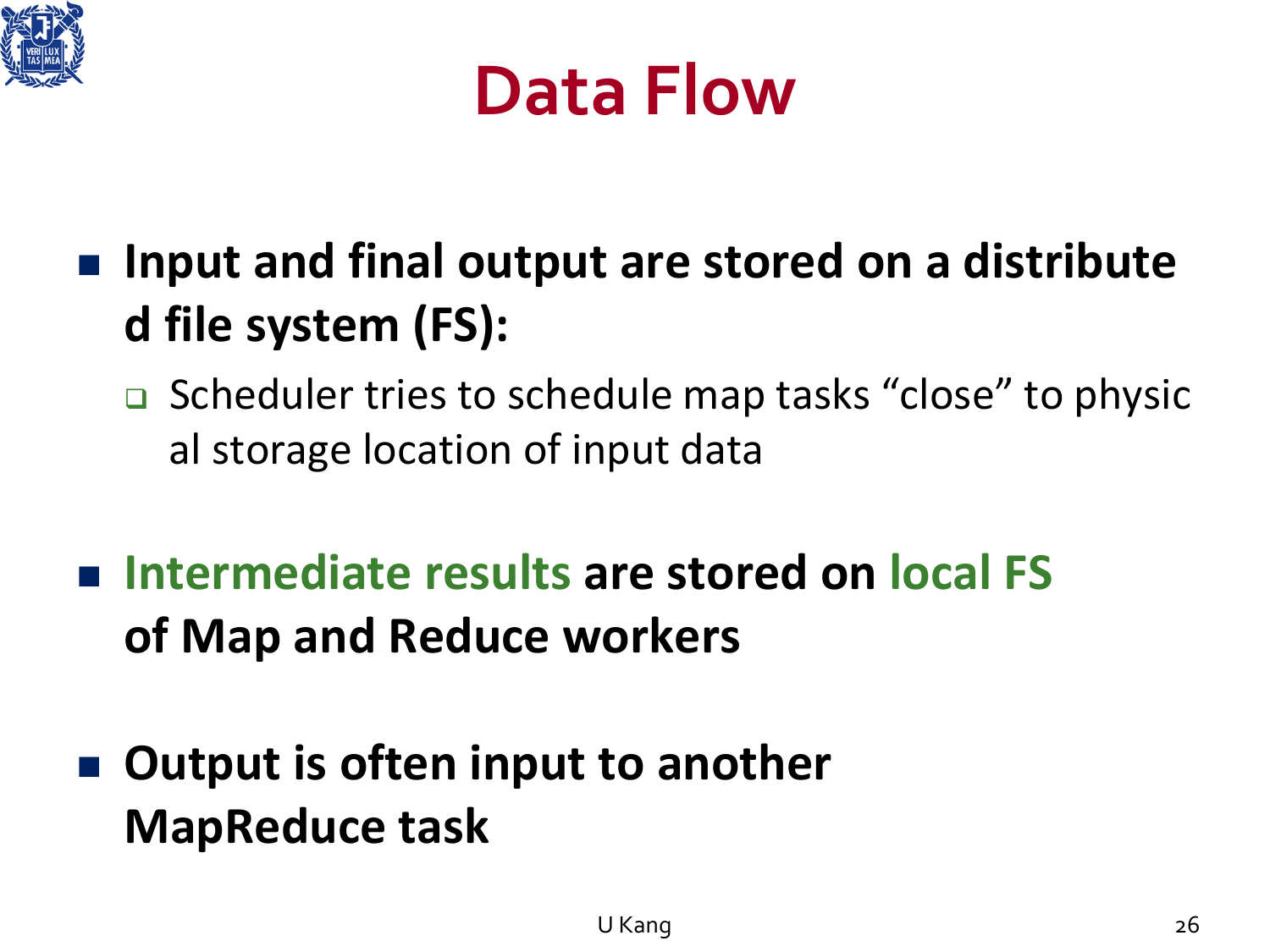

### **Coordination: Master**

- **Master node takes care of coordination:**
	- **Task status:** (idle, in-progress, completed)
	- **Idle tasks** get scheduled as workers become available
	- $\Box$  When a map task completes, it sends the master the lo cation and sizes of its *R* intermediate files, one for eac h reducer
	- $\Box$  Master pushes this info to reducers
- Master pings workers periodically to detect failur es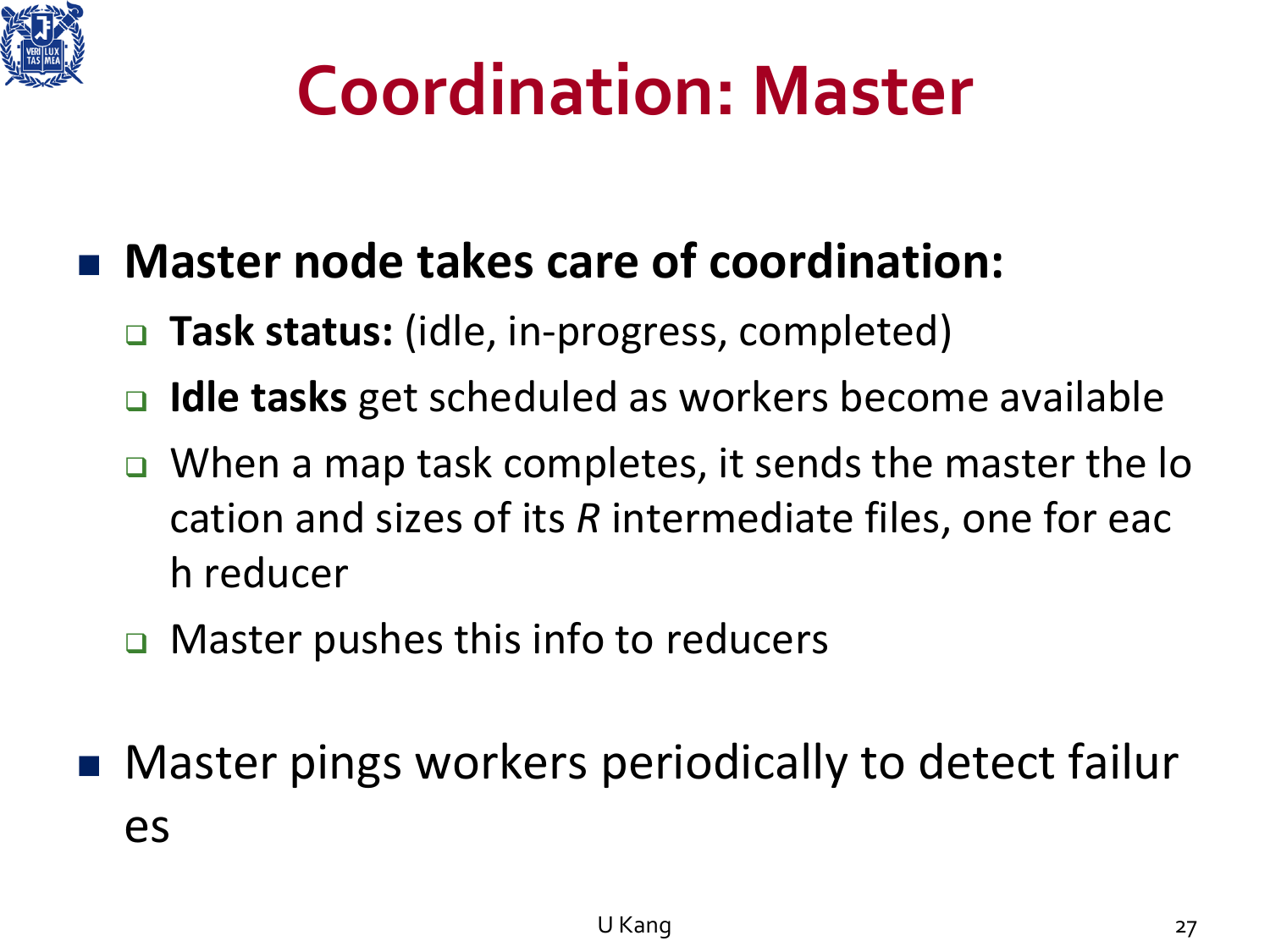

# **Dealing with Failures**

#### **Map worker failure**

- □ Map tasks completed or in-progress at worker are reset to idle
- □ Reduce workers are notified when task is rescheduled on another worker

#### **Reduce worker failure**

- □ Only in-progress tasks are reset to idle
- □ Reduce task is restarted on another worker

### **Master failure**

□ MapReduce task is aborted and client is notified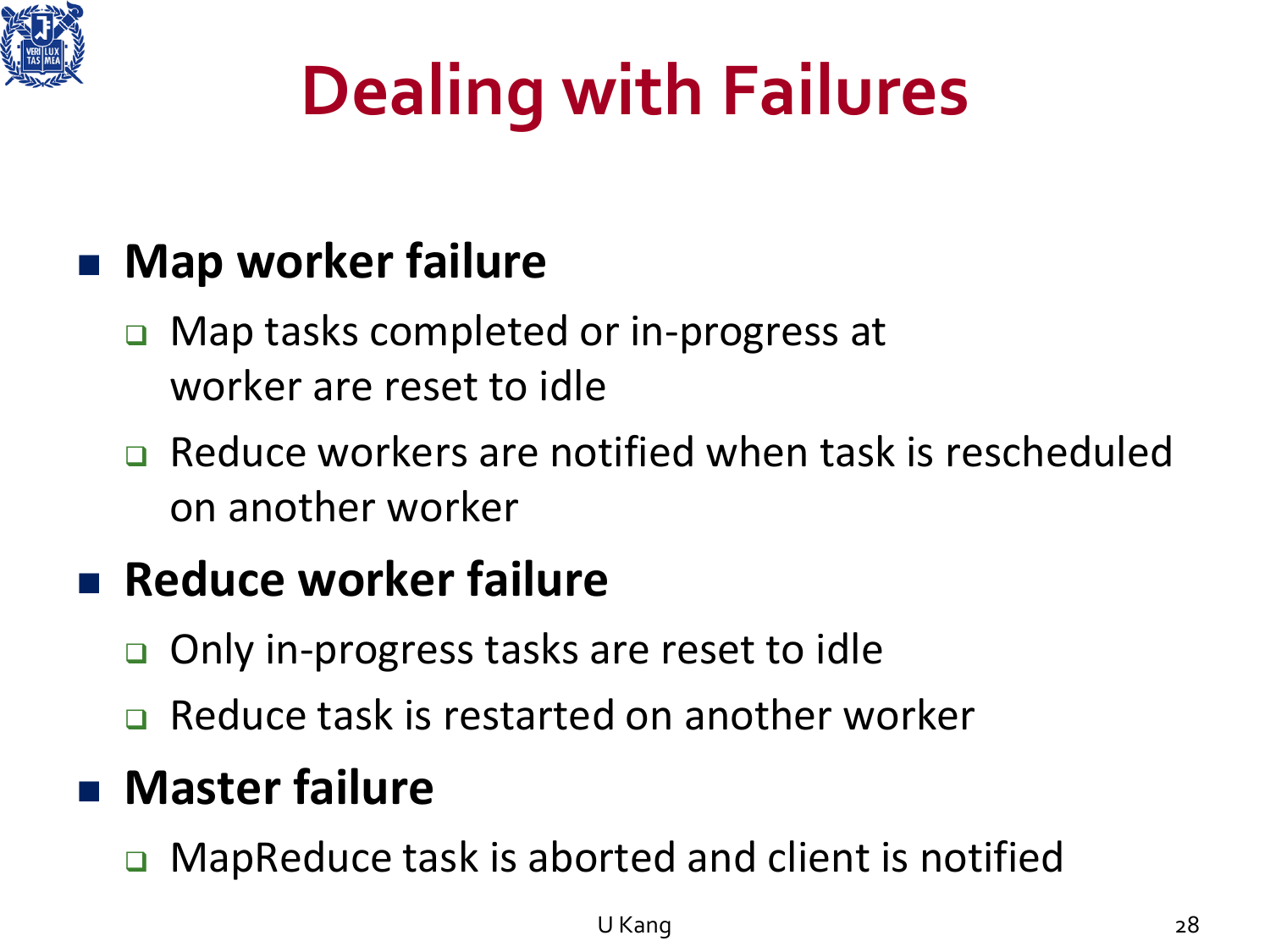

■ *M* map tasks, *R* reduce tasks

#### ■ Rule of a thumb:

- Make *M* much larger than the number of nodes in th e cluster
- □ One DFS chunk per map is common
- $\Box$  Improves dynamic load balancing and speeds up rec overy from worker failures
- **Usually** *R* **is smaller than** *M*
	- Because output is spread across *R* files (each reduce task creates one file in DFS)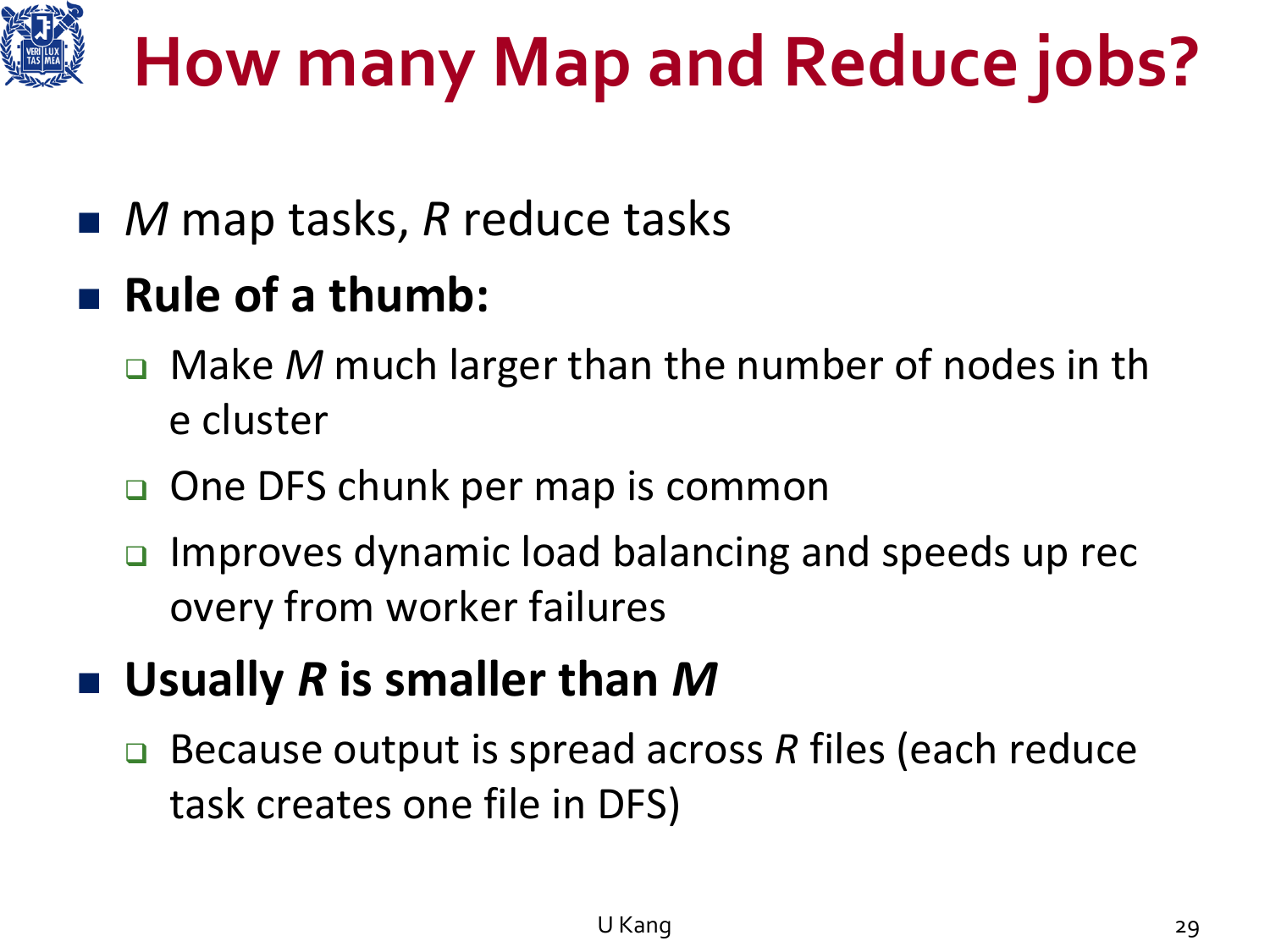

# **Task Granularity & Pipelining**

#### ■ Fine granularity tasks: map tasks >> machines

- **D** Minimizes time for fault recovery
- **□** Can do pipeline shuffling with map execution
- **□** Better dynamic load balancing

| Process                    | Time -----------------------    |                  |          |  |                 |                                |          |  |          |  |  |
|----------------------------|---------------------------------|------------------|----------|--|-----------------|--------------------------------|----------|--|----------|--|--|
| User Program   MapReduce() | wait                            |                  |          |  |                 |                                |          |  |          |  |  |
| Master                     | Assign tasks to worker machines |                  |          |  |                 |                                |          |  |          |  |  |
| Worker 1                   |                                 | Map 1            | Map $3$  |  |                 |                                |          |  |          |  |  |
| Worker 2                   |                                 | Map <sub>2</sub> |          |  |                 |                                |          |  |          |  |  |
| Worker 3                   |                                 |                  | Read 1.1 |  | <b>Read 1.3</b> |                                | Read 1.2 |  | Reduce 1 |  |  |
| Worker 4                   |                                 |                  | Read 2.1 |  |                 | Read $2.2$ Read $2.3$ Reduce 2 |          |  |          |  |  |
|                            |                                 |                  |          |  | $:$ shuffle     |                                |          |  |          |  |  |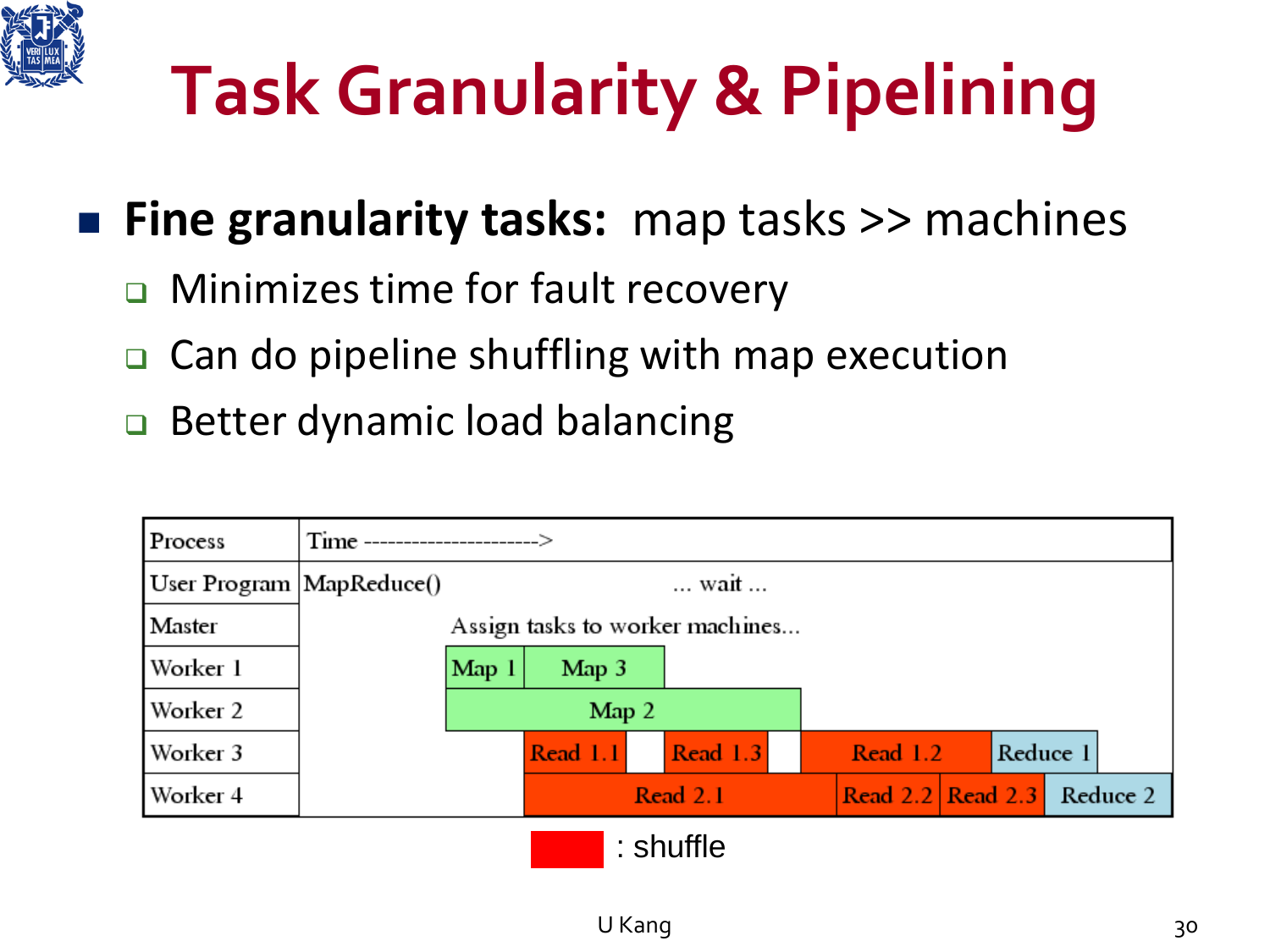

### **Refinements: Backup Tasks**

### **Problem**

- Slow workers significantly lengthen the job completion time: **Time (seconds)** 
	- **Other jobs on the machine**
	- A machine may be slow
	- Bad disks
	- Weird things

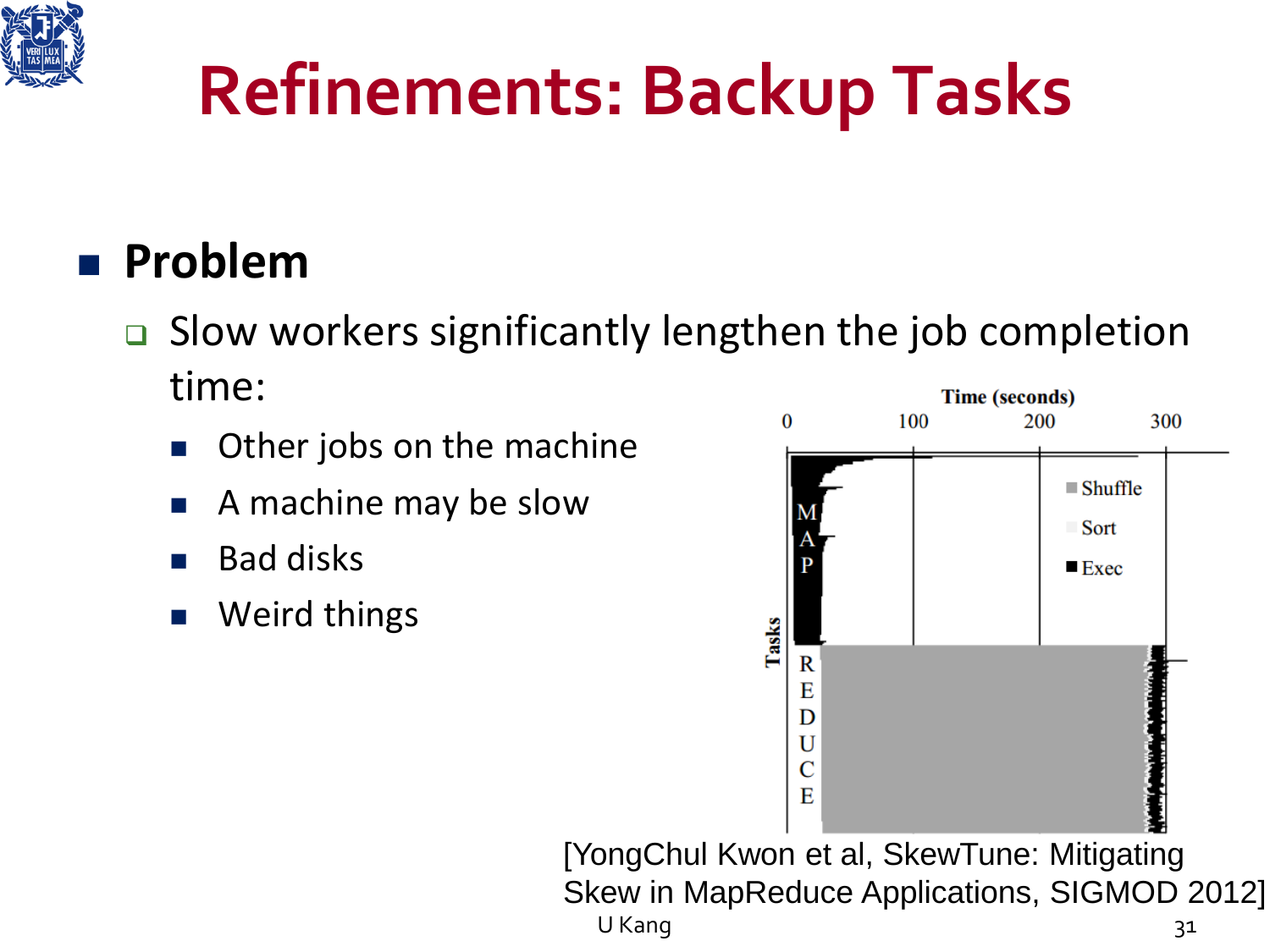

## **Refinements: Backup Tasks**

### ■ Solution

■ Near end of phase, spawn backup copies of tasks

Whichever one finishes first "wins"

### **Effect**

□ Shortens job completion time

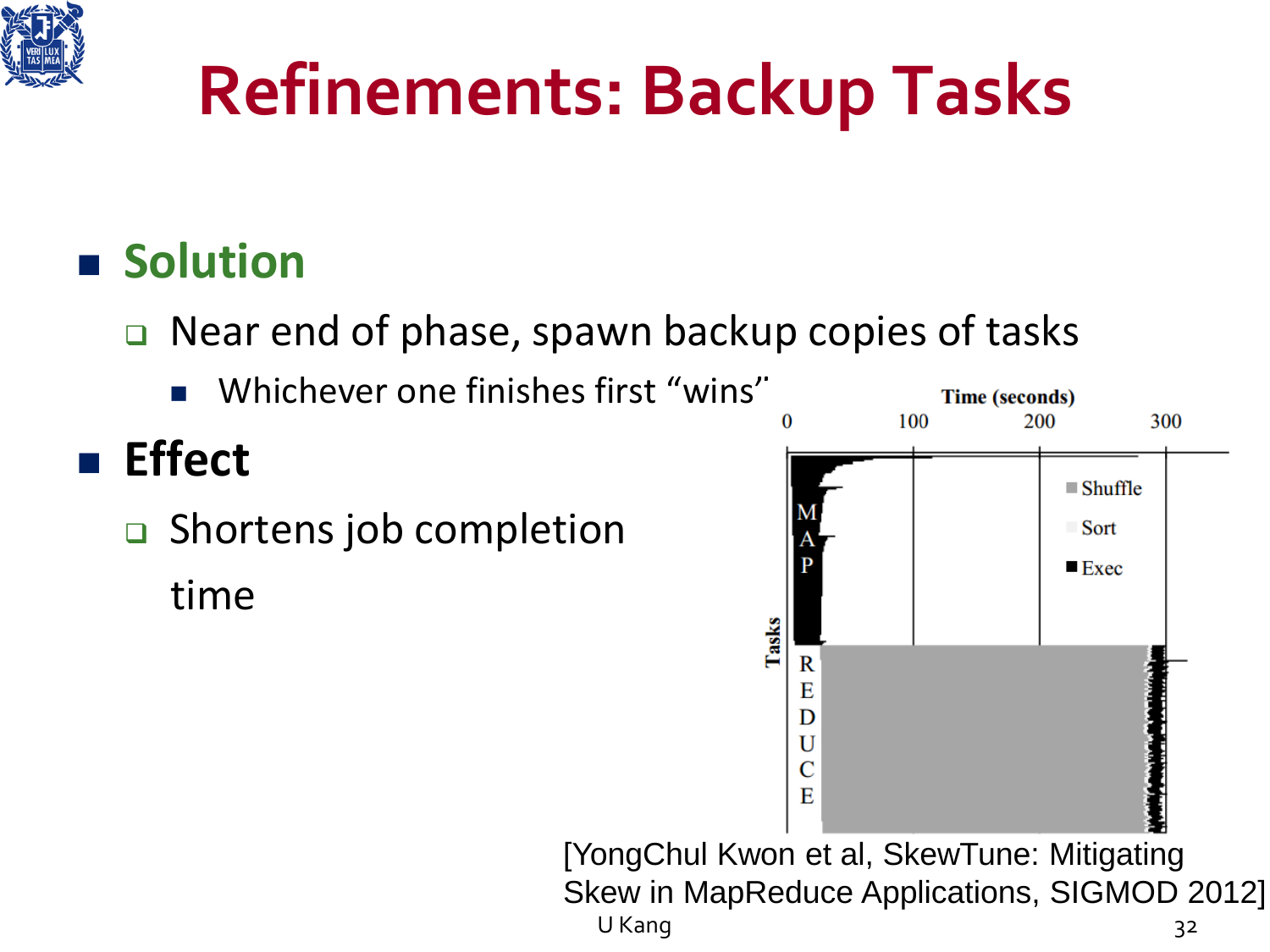

### **Refinement: Combiners**

■ Often a Map task will produce many pairs of the f orm  $(k, v_1)$ ,  $(k, v_2)$ , ... for the same key k

□ E.g., popular words in the word count example

- **Can save network time by pre-aggregating values in the mapper:**
	- **c** combine(k, list( $v_1$ ))  $\rightarrow$  (k, $v_2$ )
	- $\Box$  Combiner is usually the same as the reduce function
- **Norks only if reduce** Reduce Task 1 function is commutative and associative

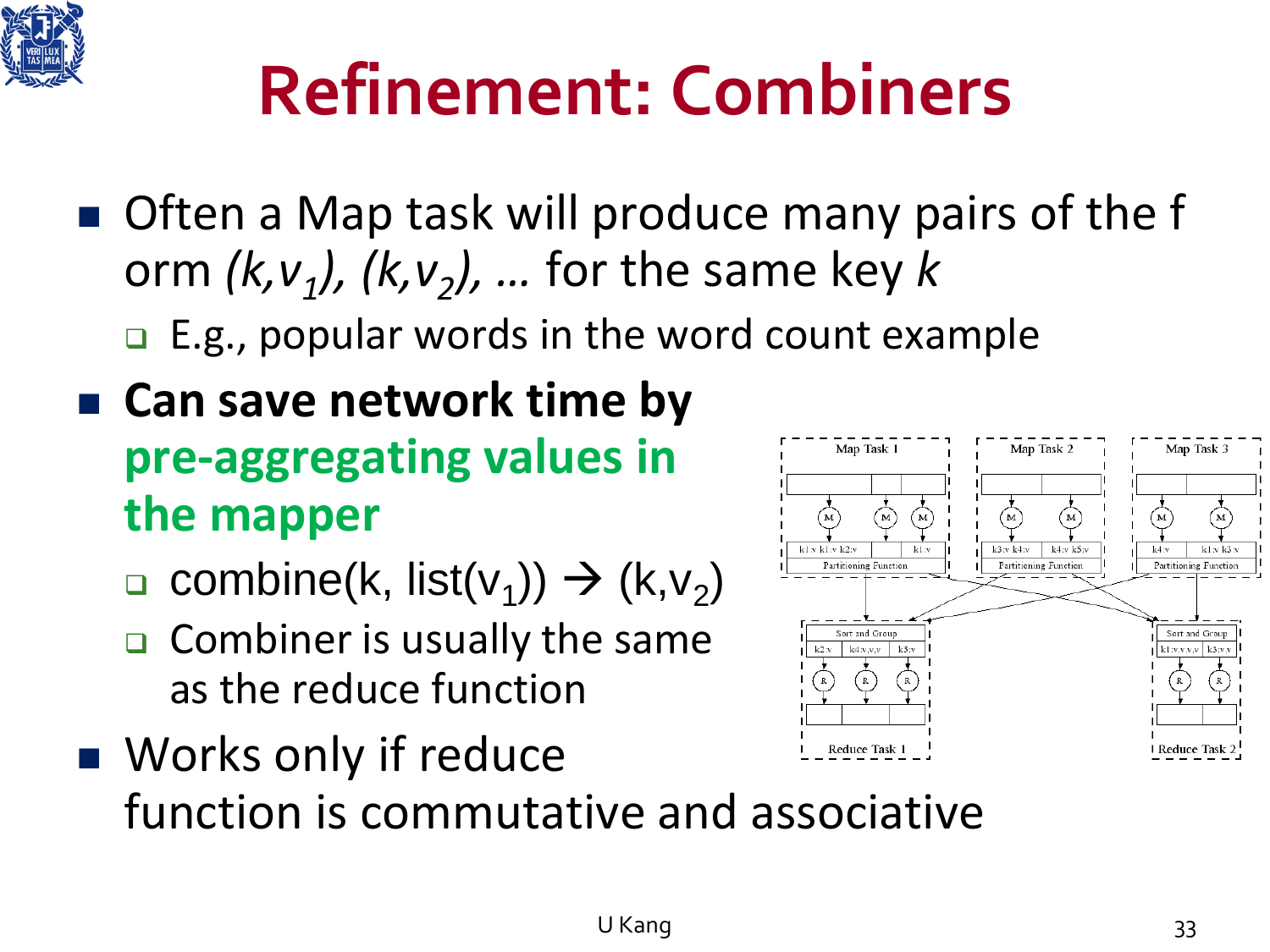

### **Refinement: Combiners**

- **Norks only if reduce** function is commutative and associative
	- **Q** Commutative (e.g.  $x * y = y * x$ )
	- Associative (e.g.  $(x*y)*z = x*(y*z)$ )
- When shouldn't we use? Examples?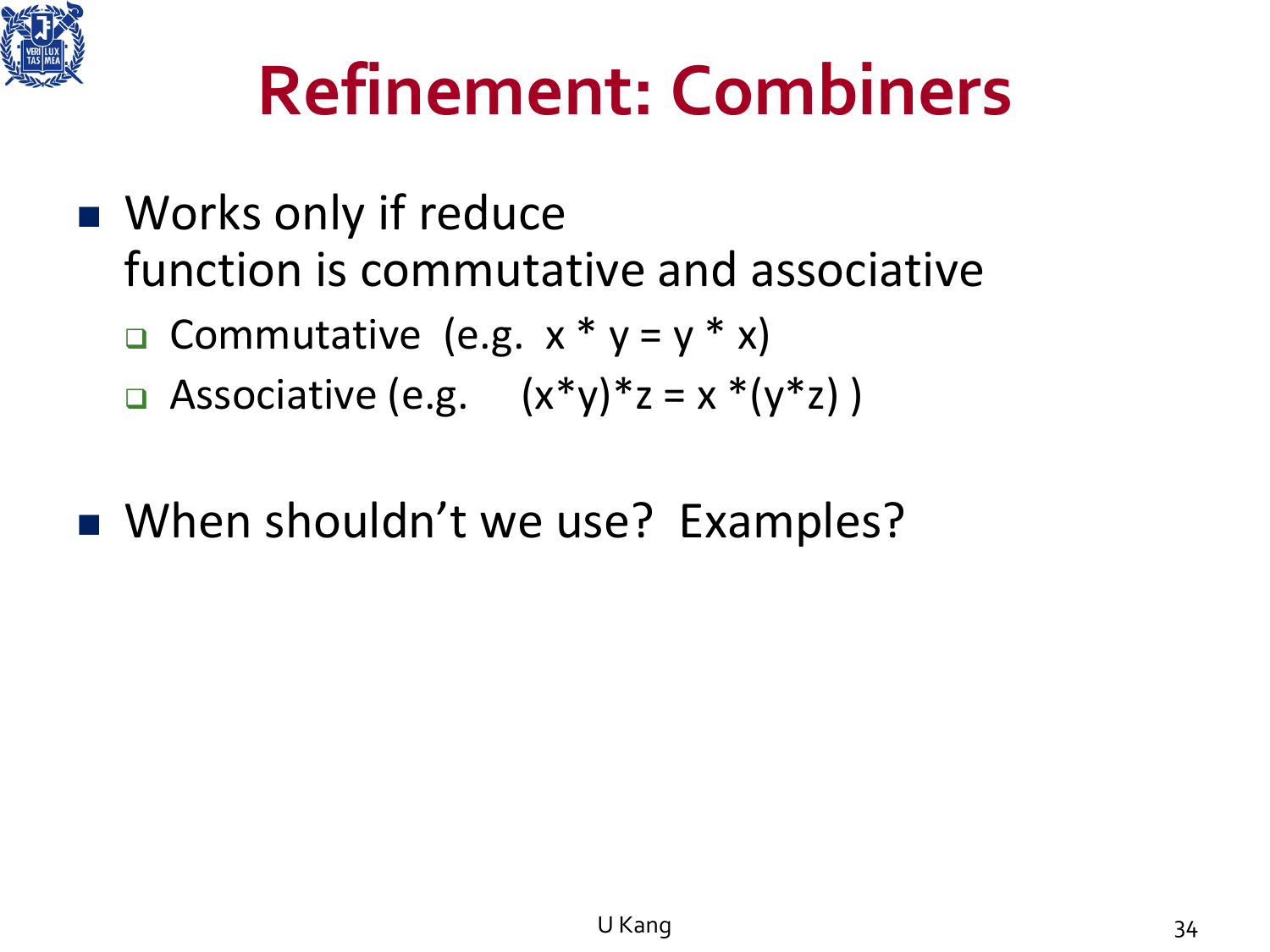

### **Refinement: Combiners**

#### **Back to our word counting example:**

 $\Box$  Combiner combines the values of all keys of a single m achine:



□ Much less data need to be copied and shuffled!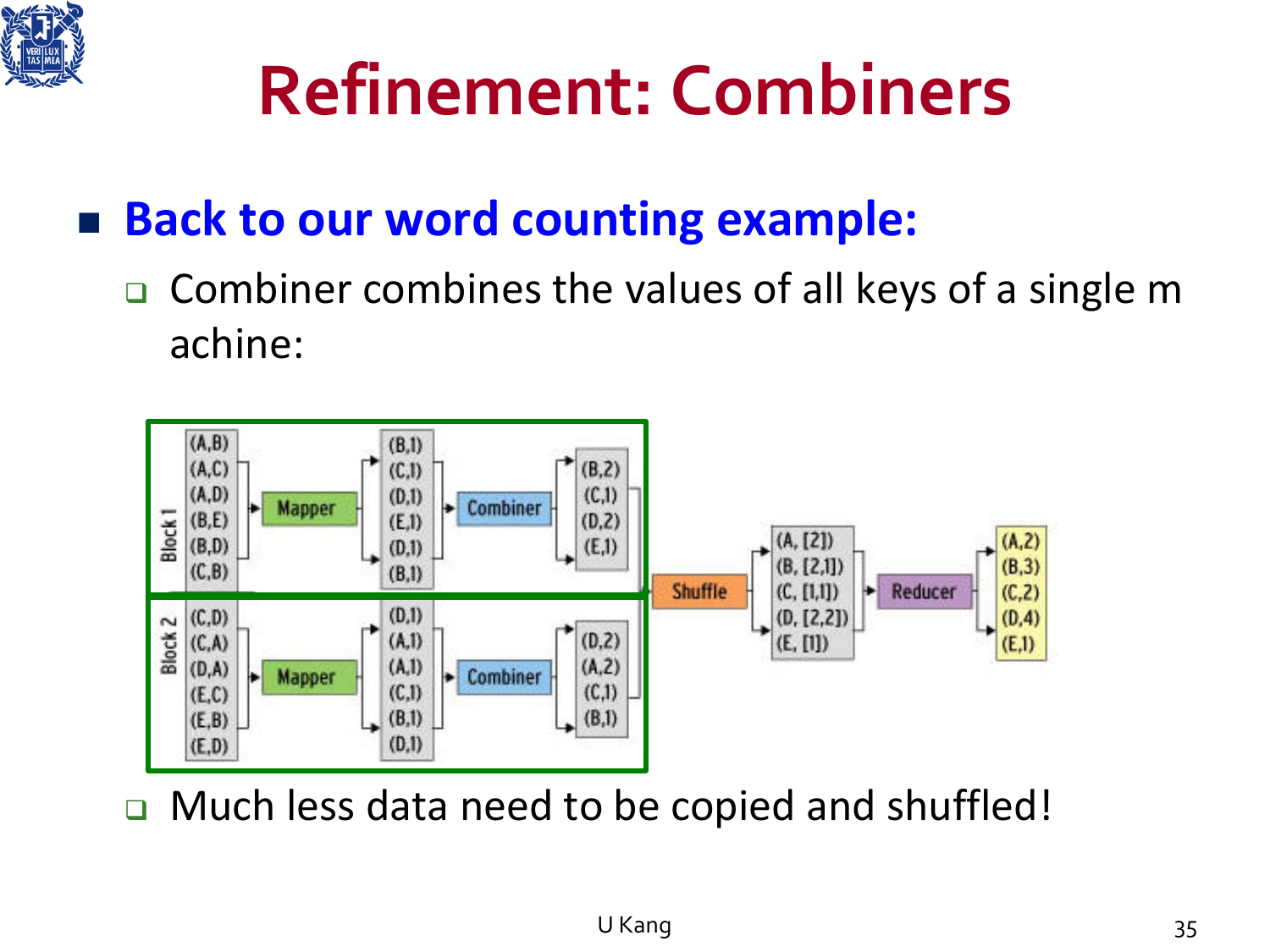# **Refinement: Partition Function**

### **Want to control how keys get partitioned**

- $\Box$  Inputs to map tasks are created by contiguous splits of input file
- $\Box$  Reduce needs to ensure that records with the same int ermediate key end up at the same worker
- **Partition function**: key -> reduce task id
- **System uses a default partition function: hash(key) mod** *R*
	- (R: # of reduce tasks)
- Sometimes useful to override the hash function:
	- E.g., **hash(hostname(URL)) mod** *R* ensures URLs from a host end up in the same output file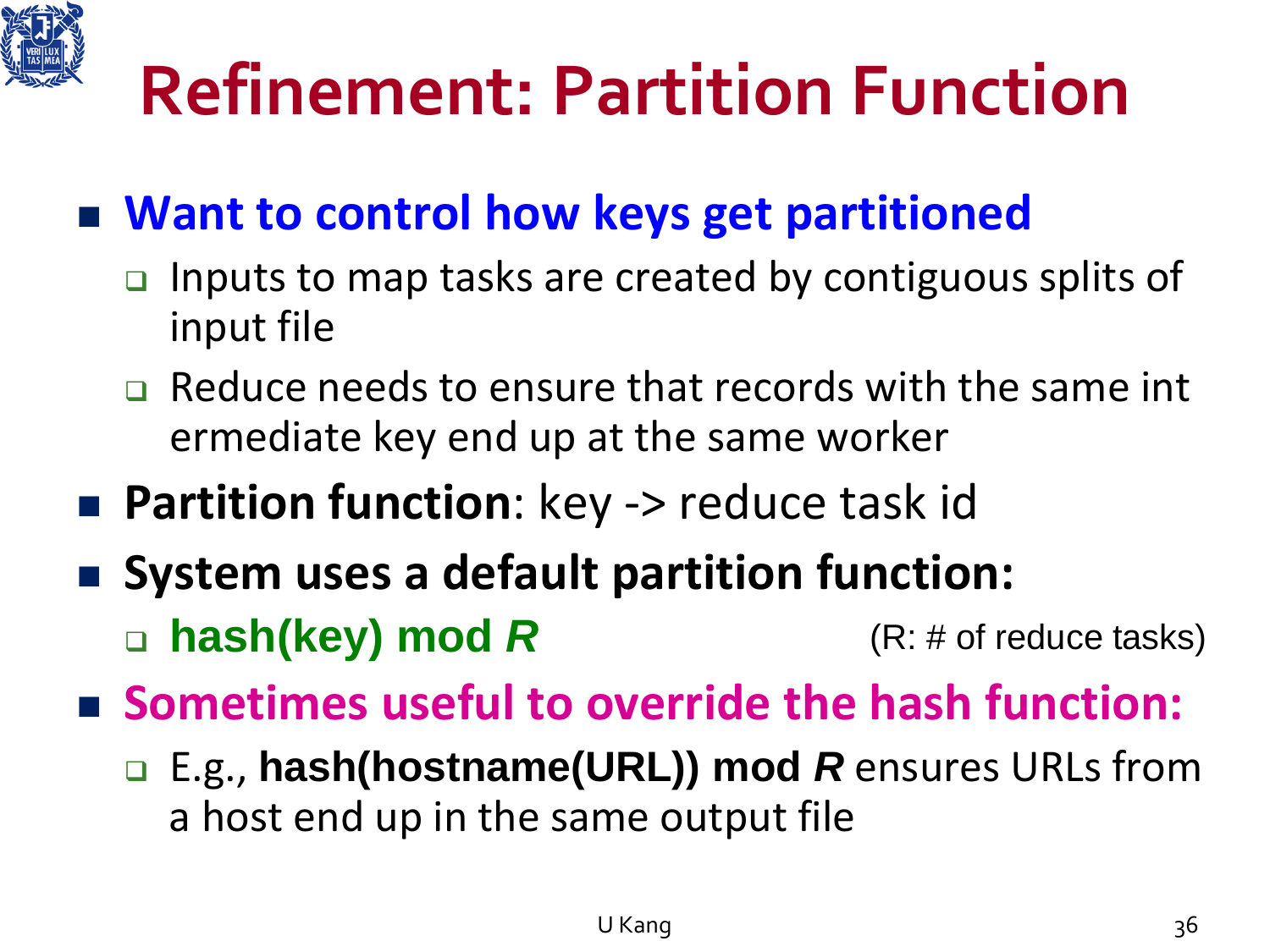

### **Conclusion**

- MapReduce : a simplified model for large scale co mputation
	- □ Hides the details of parallelization, fault-tolerance, dat a distribution, and load balancing
- **Used widely in industry as well as academia**